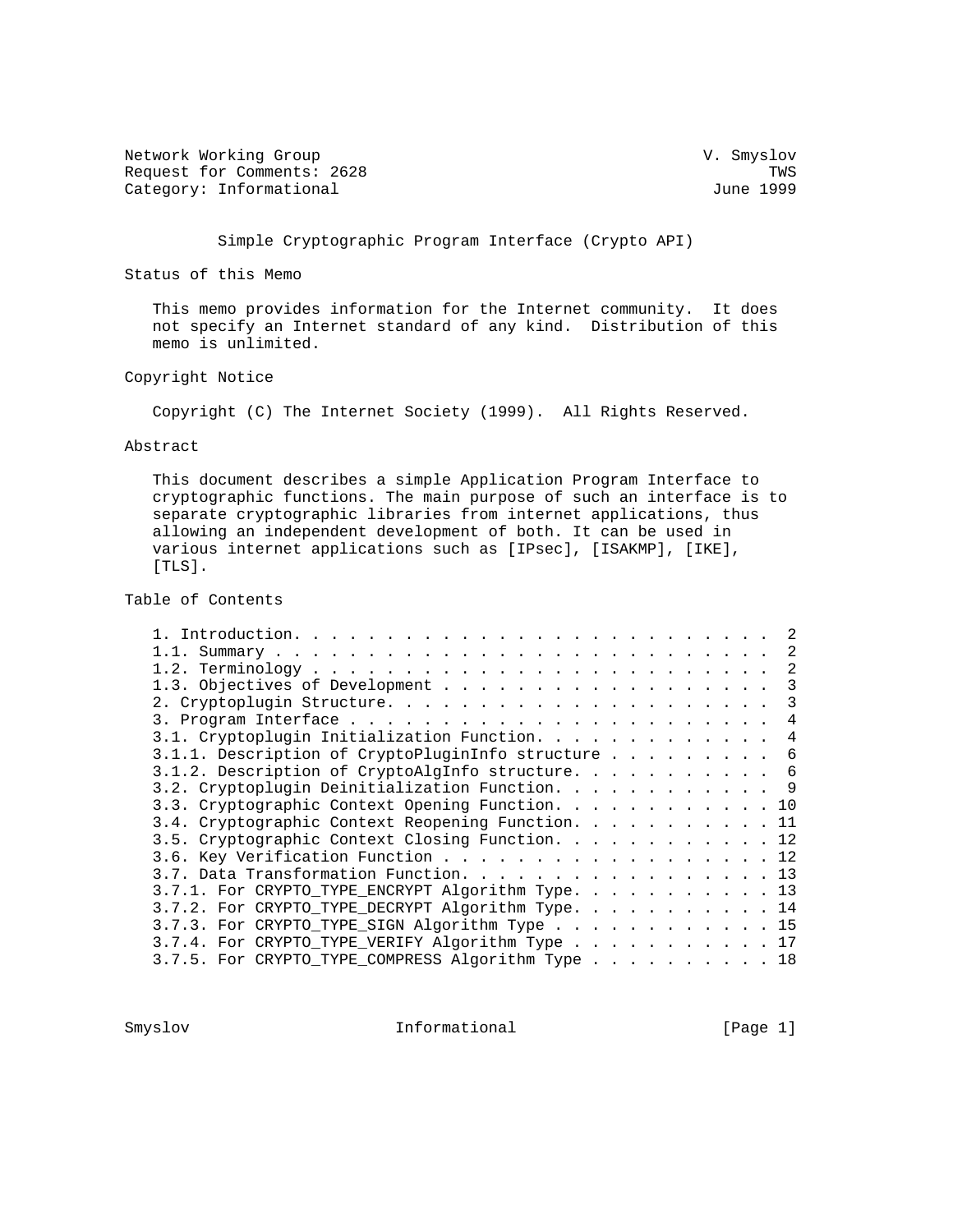| 3.7.6. For CRYPTO_TYPE_UNCOMPRESS Algorithm Type 18                    |  |  |  |
|------------------------------------------------------------------------|--|--|--|
| 3.7.7. For CRYPTO_TYPE_HASH Algorithm Type 19                          |  |  |  |
| 3.7.8. For CRYPTO_TYPE_RANDOM Algorithm Type. 21                       |  |  |  |
| 3.8. Cryptographic Context Control Function. 22                        |  |  |  |
| 4. Cryptoplugin Registration Procedure 23                              |  |  |  |
|                                                                        |  |  |  |
|                                                                        |  |  |  |
|                                                                        |  |  |  |
| Appendix A. The interface specification as a C header file $\ldots$ 25 |  |  |  |
|                                                                        |  |  |  |

### 1. Introduction

#### 1.1. Summary

 Nowadays internet applications that require cryptographic functions at the level of operating system kernel, use the method that assumes the libraries must be compiled/linked together with the module (driver) which provides product functionality. For the sake of possibility of independent development of the cryptographic modules and in order to provide a simple, effective and universal (suitable for application and as well kernel level of operating system) solution this specification offers the method to extract encrypting algorithms to the separate cryptographic modules.

 This document describes simple open interface (Crypto API) to external cryptographic libraries optimized both for the application and kernel level of the operating system.

## 1.2. Terminology

Cryptoplugin

 Operation system unit (driver, shared library, module) that provides cryptographic functions via well-defined (but OS specific) interface.

#### Cryptolibrary

 Part of cryptoplugin that provides its cryptographic functionality via Crypto API.

#### Wrapper

 Part of cryptoplugin that provides interfaces translation between Crypto API and OS-specific interface.

Smyslov **Informational** [Page 2]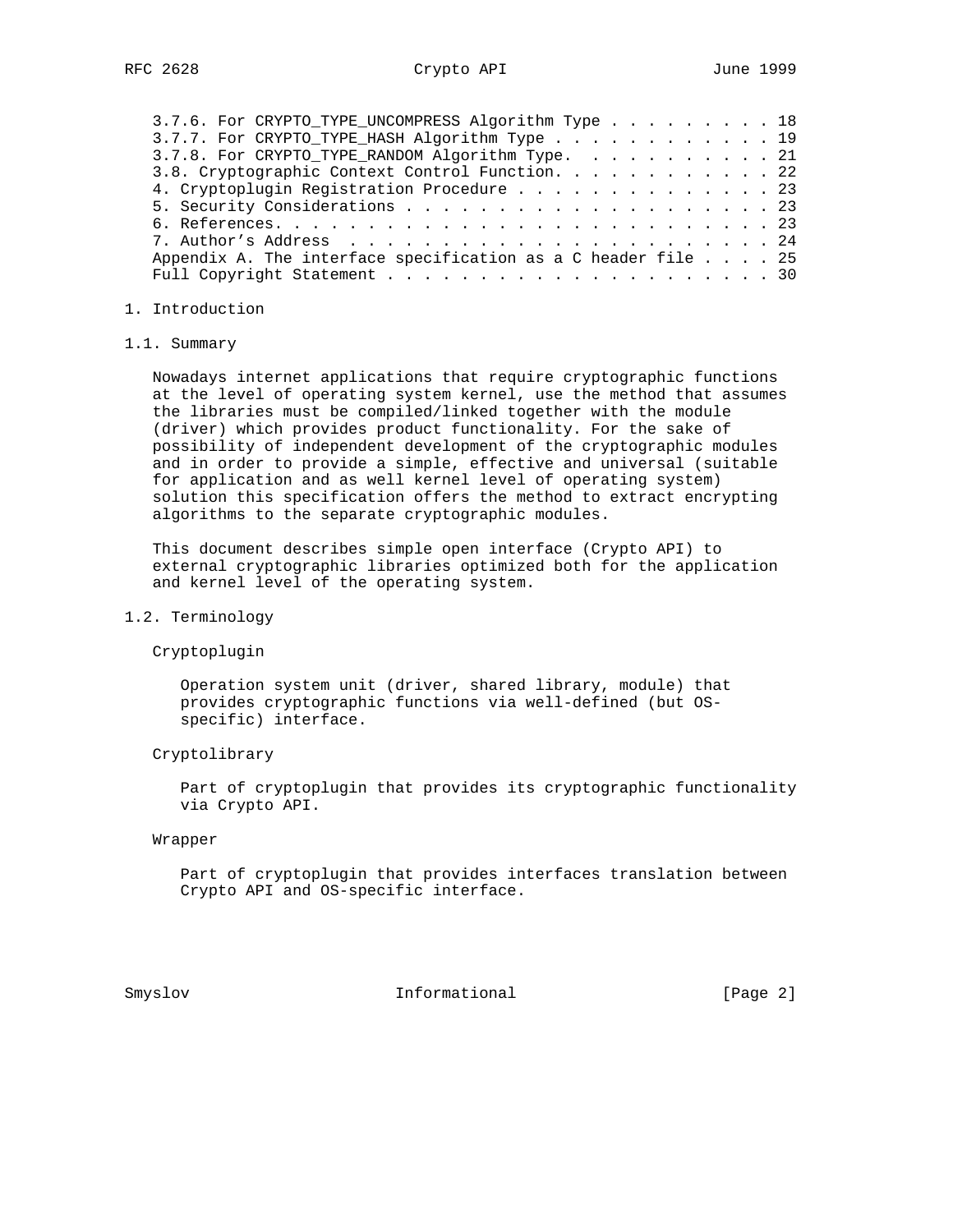Definition of all cryptography related terms can be found in [Schneier].

1.3. Objectives of Development

The objectives of Simple CryptoAPI development are as follows:

- 1) To extract program implementations of encryption, one-way hash function, digital signature and random numbers generation algorithms to separate, independently developed modules.
- 2) To provide version independence between using encryption modules and external cryptoplugin.
- 3) To ensure platform independent developments of encrypting algorithm modules with portable source code.
- 4) To enable independent development of modules and compatibility of modules developed independently.

2. Cryptoplugin Structure

 In order to provide fast exchange between the cryptoplugin and its client the cryptoplugin is implemented as a separate driver (or module) of the particular operating system (Fig.1). Cryptoplugin consists of two parts (Fig.2):

- 1) cryptolibrary itself (1)
- 2) system-dependent module (wrapper) for interaction between cryptolibrary and its client (2)



Fig. 1 Interaction between cryptoplugin and its client

Smyslov **Informational** [Page 3]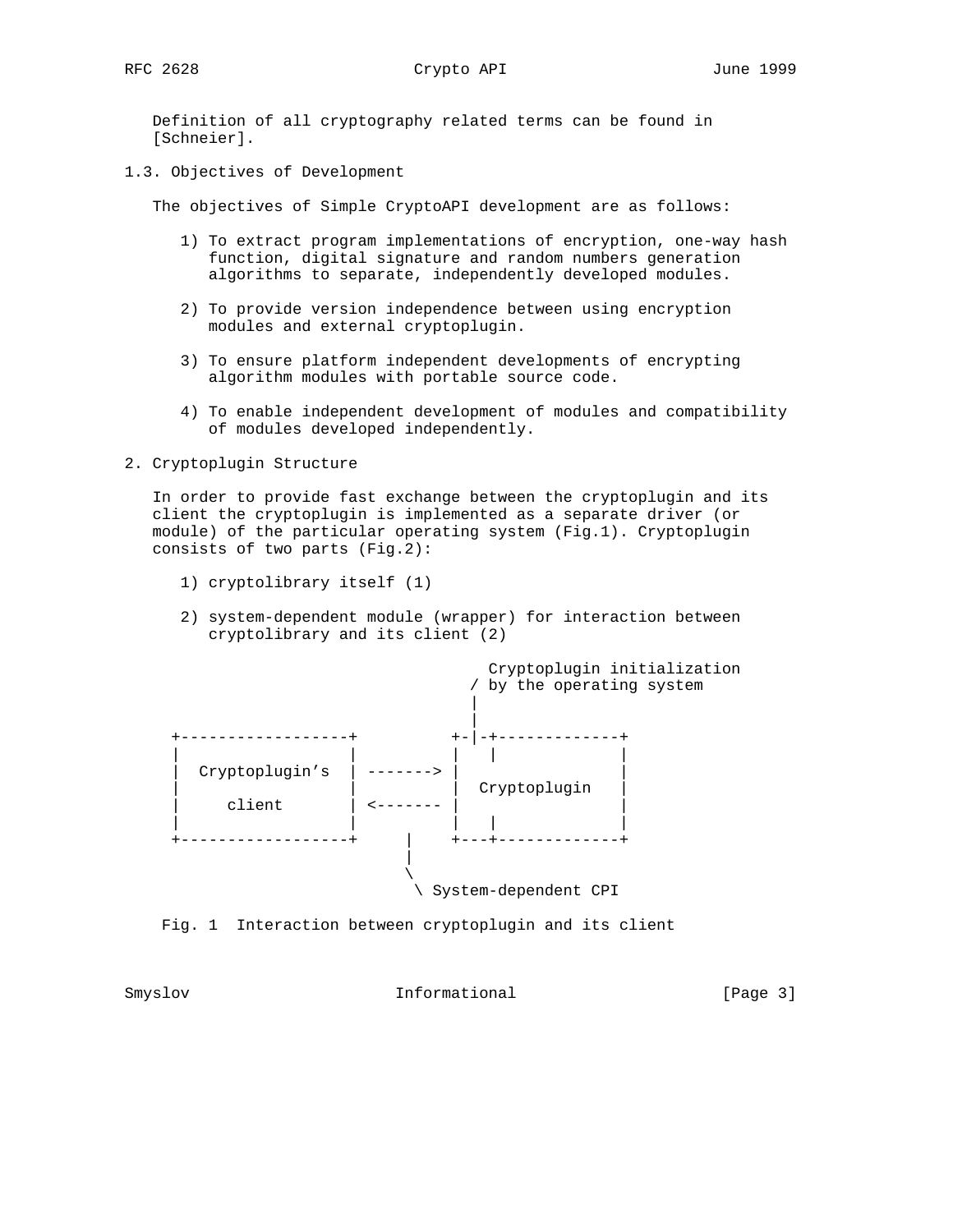

Fig. 2 Cryptoplugin structure

The system-dependent module (wrapper) is delivered by the driver client developer in the form of source code or in the form of libraries (for example, in the form of object files) for particular operating system. The wrapper is intended for translation of system-independent application interface to the particular system dependent interface with the cryptoplugin's client. The wrapper context does not include components specific to cryptoplugin's client functionality or to some cryptographic algorithm. The interface described in section 3 is the standard for interaction between the submodules (1) and (2).

 A cryptoplugin can contain a number of different algorithms. Moreover, it can contain some different implementations of one particular algorithm.

3. Program Interface

 The CPI (Cryptographic Program Interface) consists of a set of functions exported by encrypting algorithm submodule (cryptolibrary). The interface functions are described below (see also Appendix A).

3.1. Cryptoplugin Initialization Function

 The function is intended for cryptoplugin initialization and obtaining information about algorithms contained in cryptoplugin. The function is called once before the beginning of cryptoplugin operation.

 /\* CryptoPlugin initialization. Returns pointer to CryptoPluginInfo structure on success or NULL on fatal error. \*/ CryptoPluginInfo \*CryptoPluginInit( void \*param);/\* Ptr to OS parameters

(platform-specific) \*/

Smyslov **Informational** [Page 4]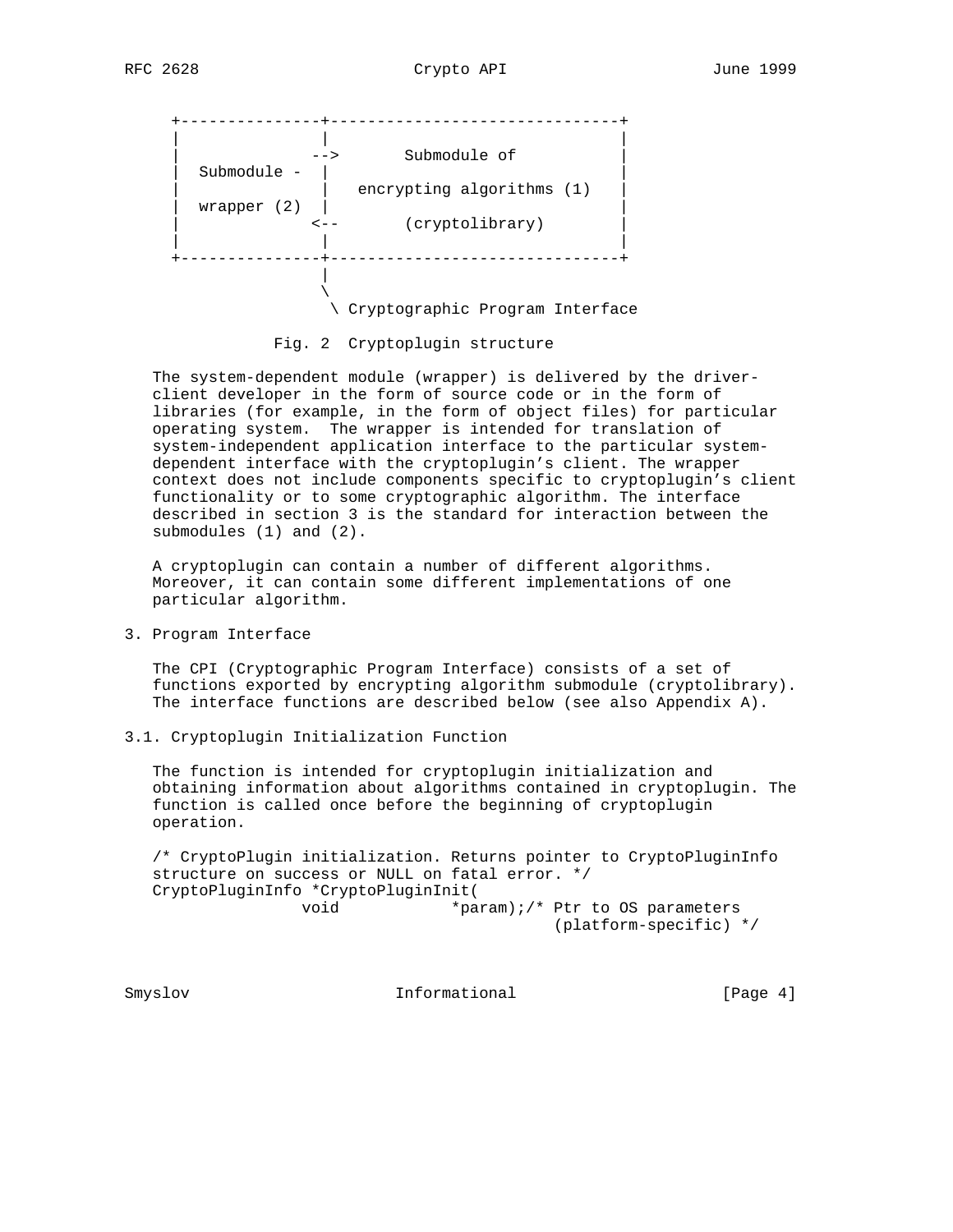Description of parameters:

 param - pointer to system-dependent parameters transmitted to cryptoplugin by the operating system. Intention and format of parameters are specific to each operating system and should be described in documentation on the cryptoplugin wrapper.

 The function is called at the moment of cryptoplugin initialization. If succeeded it returns the pointer to CryptoPluginInfo structure that describes the module and algorithms implemented in the cryptolibrary. If function call did not succeed, function will return NULL or appropriate error code in CryptoPluginInfo structure status field. If the initialization is partially succeeded then the cryptoplugin either returns CryptoPluginInfo structure transformed so that it contains only successfully initialized algorithms or returns appropriate error code in status field of CryptoAlgInfo structures that describes the reason for the failure.

Error codes for the function:

 NULL - fatal unsuccessful cryptoplugin initialization. The module is unable even to indicate the reason of failure.

 The pointer to cryptoplugin description structure in the case of full or partial success. The status fields in CryptoPluginInfo structure and in comprised CryptoAlgInfo structures can be set to the following values:

CRYPTO\_OK - cryptoplugin (algorithm) is initialized successfully.

CRYPTO ERR GENERAL - internal error.

- CRYPTO\_ERR\_NOT\_SUPPORTED (only for algorithm) the algorithm is not supported by the module at the moment.
- CRYPTO\_ERR\_HARDWARE error of hardware initialization.
- CRYPTO\_ERR\_NO\_RESOURCES insufficient internal resources.
- CRYPTO\_ERR\_NO\_MEMORY not enough memory. Contrary to general CRYPTO\_ERR\_NO\_RESOURCES error this code assumes that the calling module can release system memory (if it is in position to) and try to call the function once again.

Smyslov **Informational** [Page 5]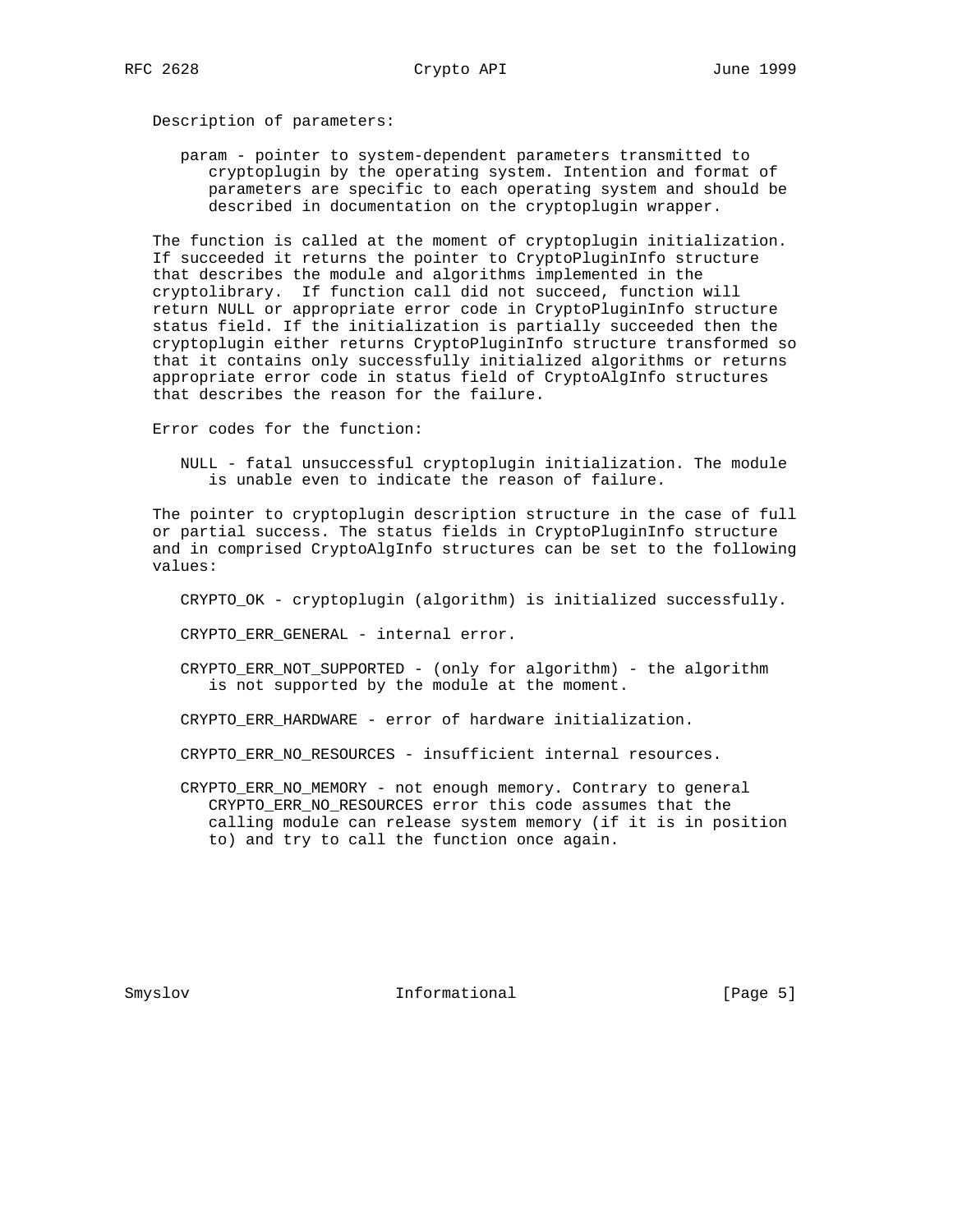## 3.1.1. Description of CryptoPluginInfo structure

 The CryptoPluginInfo structure consists of header of fixed size that generally describes cryptoplugin and array of CryptoAlgInfo structures following the header. Each structure describes particular algorithm implemented in the cryptolibrary (see Appendix A)

Structure fields description:

- cpi\_version CPI version (should be CRYPTO\_VER (1,0)). CPI version determines both functions set and fields layout in CryptoPluginInfo/CryptoAlgInfo structures.
- status returns the error code if cryptoplugin initialization failed (otherwise should be CRYPTO\_OK)
- name text cryptoplugin description (ASCII-7 characters only; all unused bytes must be set to 0).

version - cryptoplugin version (CRYPTO\_VER(maj,min)).

flags - various flags that characterize the cryptoplugin.

 number\_of\_algs - number of algorithms the cryptolibrary comprises of (i.e. the number of consequent CryptoAlgInfo structures).

#### 3.1.2. Description of CryptoAlgInfo structure

Structure fields description

- status returns the error code if particular algorithm initialization failed (otherwise should be CRYPTO\_OK).
- id algorithm identifier (CRYPTO\_A\_XXX). Values in the range of 0..249 are reserved; Values in the range of 250..32767 indicate algorithms not enrolled in standard list. It should be emphasized that algorithm IDs are independent for each algorithm type. But it is considered that pairs of types CRYPTO\_TYPE\_ENCRYPT and CRYPTO\_TYPE\_DECRYPT, CRYPTO\_TYPE\_SIGN and CRYPTO\_TYPE\_VERIFY, CRYPTO\_TYPE\_COMPRESS and CRYPTO\_TYPE\_UNCOMPRESS are equivalent because they define reverse actions of the same nature.

Smyslov **Informational** [Page 6]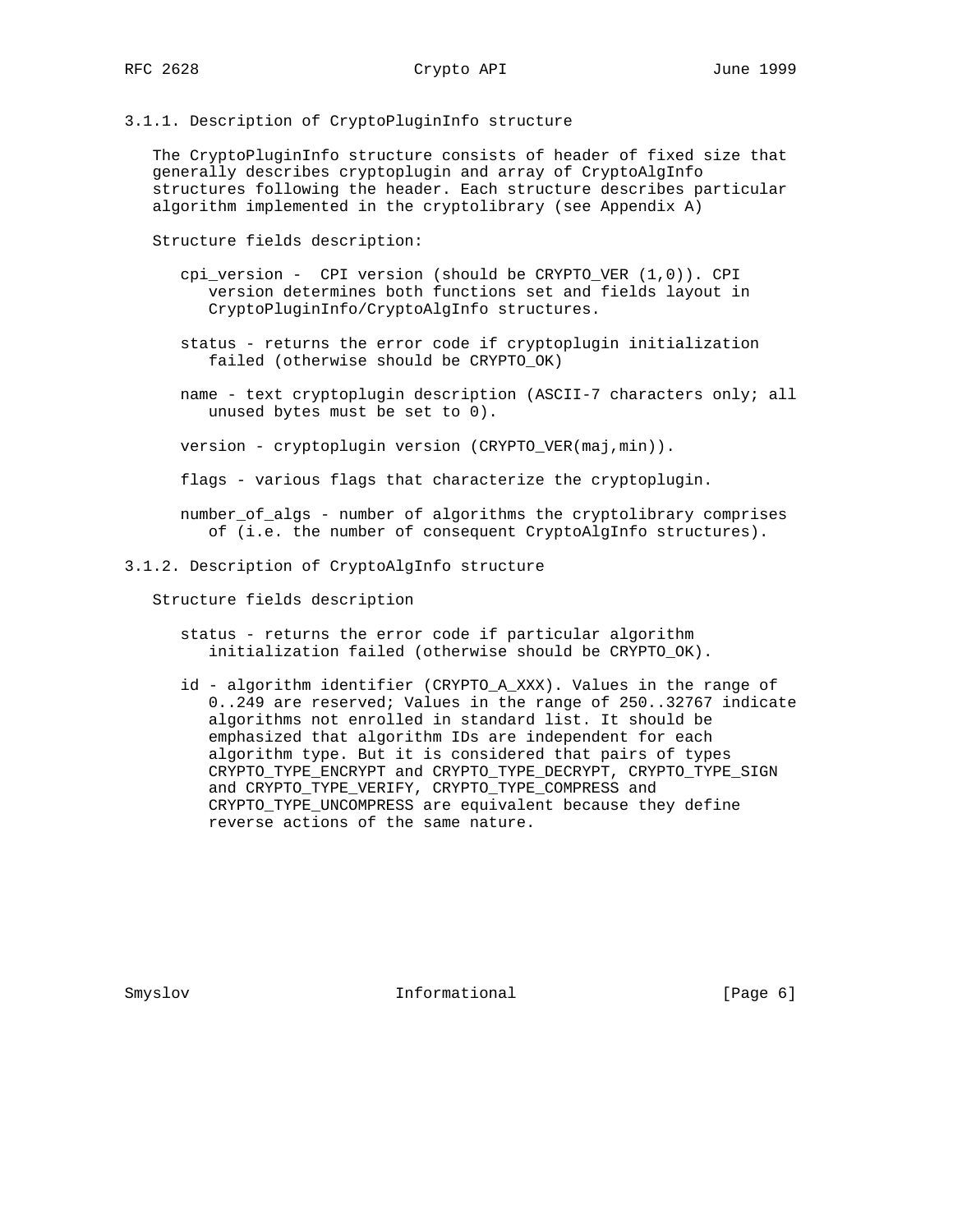- group algorithm implementation group (variants algorithm implementations with various parameters not covered by CryptoAlgInfo structure). Values in the range of 0..32767 are well-known numbers defined in Appendix A; vendors may arbitrarily use values in the range of 32768..65535.
- type algorithm type (CRYPTO\_TYPE\_XXX). Unambiguously determines algorithm application.
- version version of algorithm implementation (CRYPTO\_VER (maj,min)).
- flags flags that characterize the algorithm and its implementation. All bits, that are not defined in Appendix A, must be zeroed.
- maxcontexts maximum cryptographic contexts number that are simultaneously supported by the algorithm implementation (0 if the number is unlimited or is limited only by environmental conditions like memory size).
- name text algorithm name (ASCII characters use only; all unused bytes must be set to 0).

The next information depends on algorithm type:

 For encryption algorithms (CRYPTO\_TYPE\_ENCRYPT and CRYPTO\_TYPE\_DECRYPT):

 blocklen - data block length in bytes (value 1 must be used for stream cipher algorithms).

keylen - encrypting (or decrypting) key length in bytes.

- outlen output data size for conversion of one input data block in bytes. Usually it is equal to blocklen. When prediction of this value is impossible zero value must be indicated.
- milen size of initialization vector (for block algorithms) or message indicator (for stream algorithms) in bytes. For block algorithms zero value of the parameter means that the algorithm implements ECB encoding. Non-zero milen parameter means that the algorithm implements CBC encoding. For stream algorithms zero value of the parameter means that the message indicator is not required.

Smyslov **Informational** [Page 7]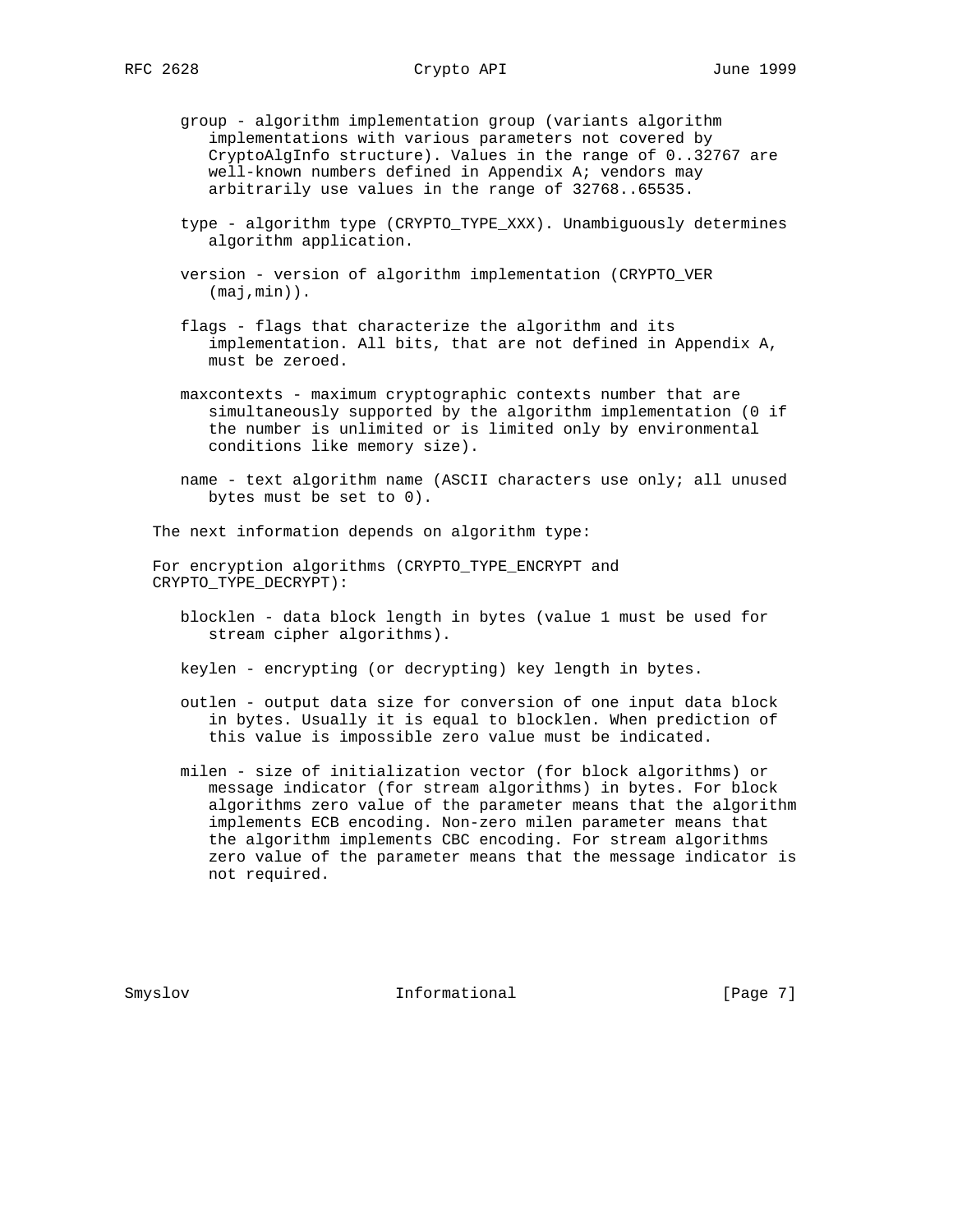For signature algorithms (CRYPTO\_TYPE\_SIGN):

 blocklen - block size in bytes. The length of input signature data will be padded up to this value. When there is no need in padding the value of 1 must be set.

keylen - private key length in bytes.

- outlen signature length in bytes. When prediction of this value is impossible 0 value must be indicated. If the signature consists of several values then the total length is indicated.
- milen non-zero value specifies signature parameter length (random number), zero value indicates that the parameter is not required.
- For signature verification algorithms (CRYPTO\_TYPE\_VERIFY):

blocklen - is not used.

keylen - length of public key in bytes.

 outlen - signature length in bytes. When prediction of this value is impossible 0 value must be indicated. If the signature consists of several values then the total length is indicated.

milen - is not used.

For data compression algorithms (CRYPTO\_TYPE\_COMPRESS):

blocklen - see outlen.

keylen - is not used.

 outlen - if the algorithm provides the fixed compression with known value then it is indicated as blocklen/outlen ratio. The values can be arbitrary. If the compression value is not known then outlen is set to 0 and blocklen is not used.

milen - is not used.

For data uncompressing algorithms (CRYPTO\_TYPE\_UNCOMPRESS):

blocklen - see outlen.

keylen - is not used.

Smyslov **Informational** [Page 8]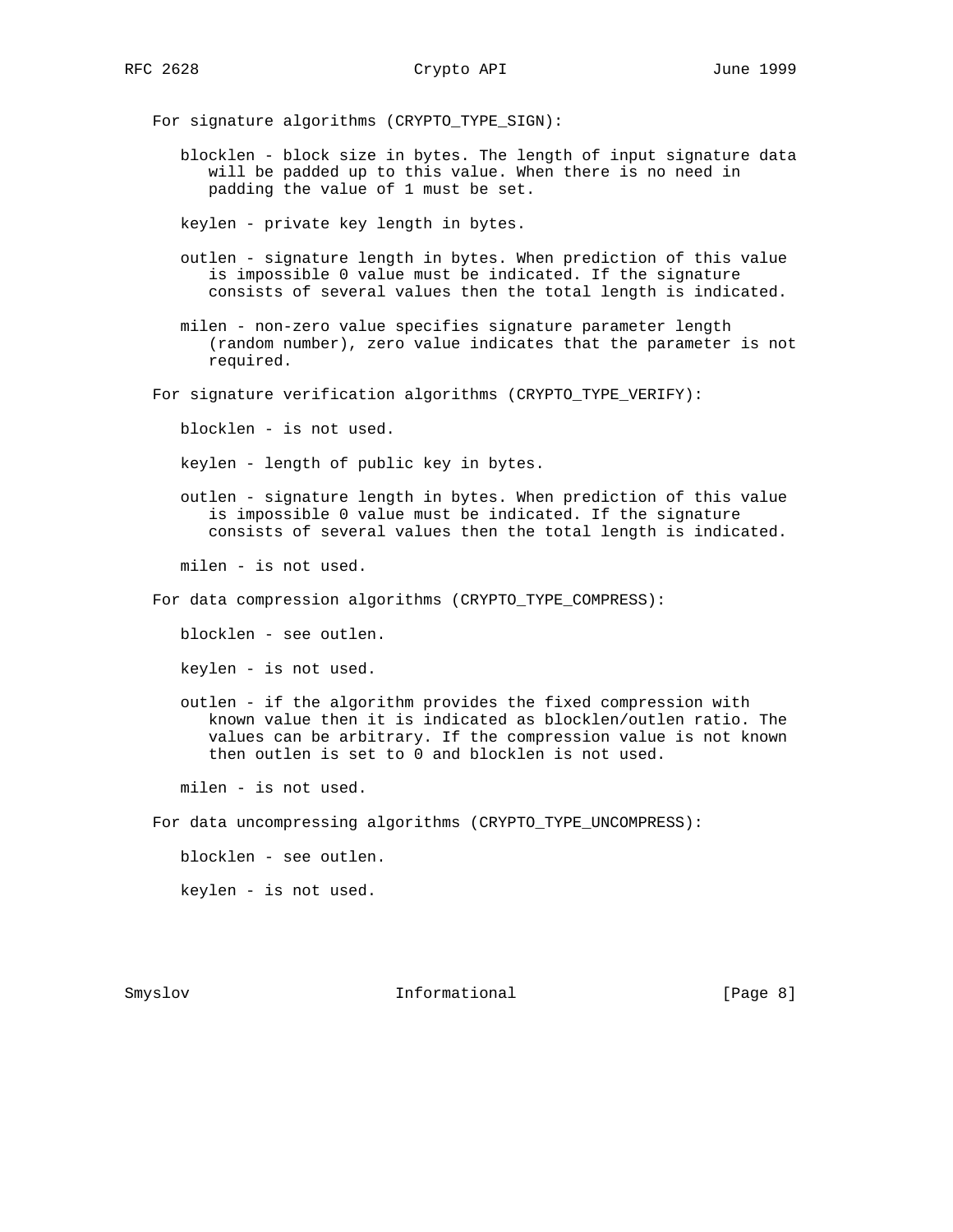RFC 2628 Crypto API June 1999

 outlen - if the algorithm provides the fixed compression with known value then it is indicated as blocklen/outlen ratio. The values can be arbitrary. It is natural that the ratio will be reverse to the similar value for the same algorithm but of CRYPTO\_TYPE\_COMPRESS type. If the compression value is not known then outlen is set to 0 and blocklen is not used.

milen - is not used.

For one-way hash function algorithms (CRYPTO\_TYPE\_HASH):

 blocklen - block size in bytes. The length of input data will be padded up to this value. When there is no need in padding value 1 should be used.

keylen - is not used.

outlen - resulting hash value length in bytes.

milen - is not used.

For random number generation algorithms (CRYPTO\_TYPE\_RANDOM):

blocklen - is not used.

 keylen - initial seed length (0 - if not required, for example in a physical effects based generators).

outlen - resulting random number length in bytes (0 - arbitrary)

milen - is not used.

3.2. Cryptoplugin Deinitialization Function

 /\* Plugin deinitialization \*/ CRYPTO\_STATUS CryptoPluginFini(void);

 The function is called before the cryptoplugin operation is to be terminated. Function execution causes closing of all open cryptographic contexts, system resources deallocation and hardware deinitialization. The value returned is informational only.

Return codes for the function:

CRYPTO\_OK - cryptoplugin is deinitialized successfully.

CRYPTO\_ERR\_GENERAL - internal error.

Smyslov **Informational** [Page 9]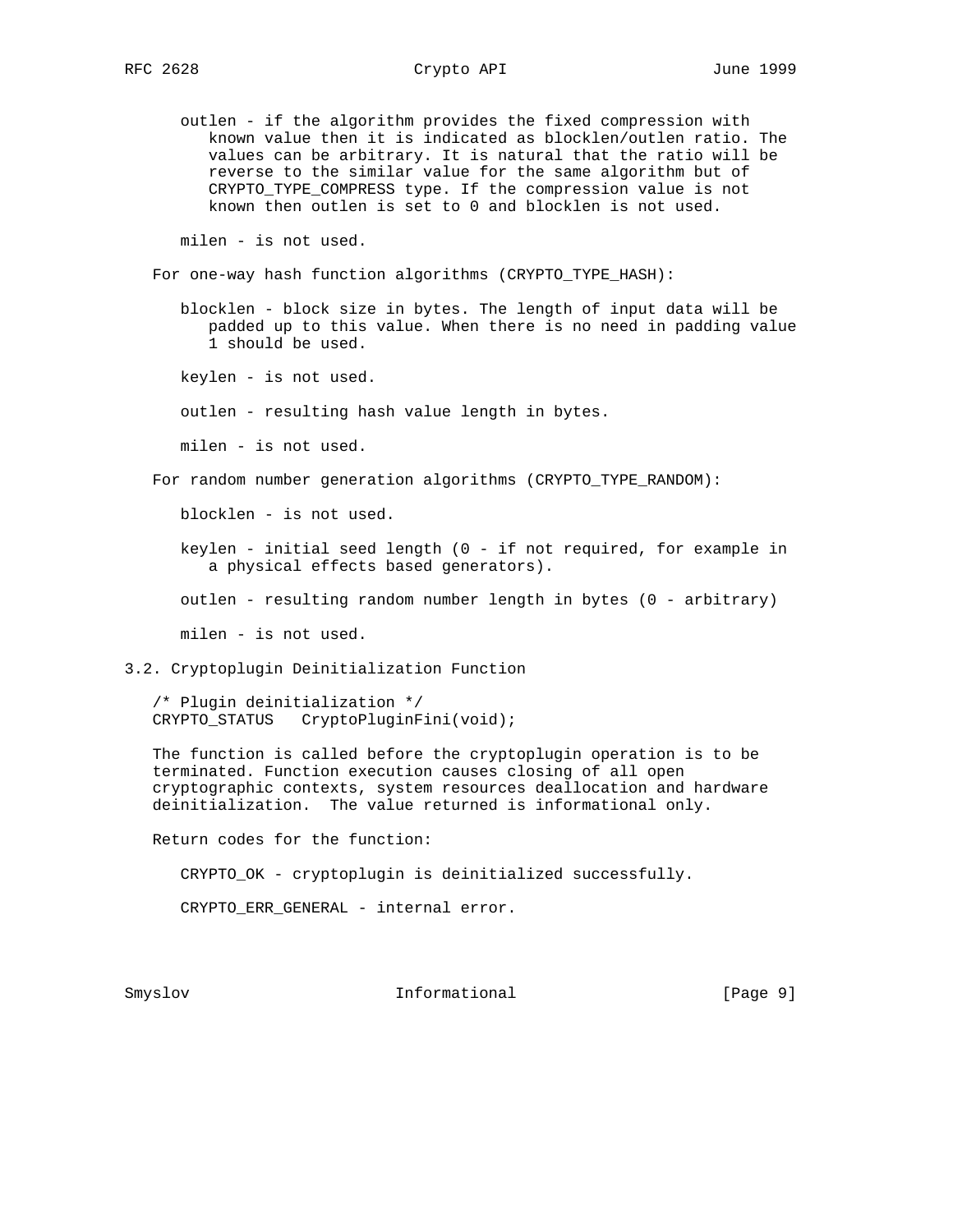# RFC 2628 Crypto API June 1999

 CRYPTO\_ERR\_UNCLOSED\_HANDLES - warning that there were open cryptographic contexts during cryptoplugin deinitialization. The warning is informational only. The open contexts are destroyed anyway.

3.3. Cryptographic Context Opening Function

 New algorithm instance (cipher state) \*/ CRYPTO\_STATUS CryptoOpen(

| CRYPTO HANDLE | *state, /* Pointer to cipher state |  |
|---------------|------------------------------------|--|
|               | handle (filled on exit) $*/$       |  |
| long          | algnum, /* Algorithm number in     |  |
|               | CryptoPluginInfo structure */      |  |
| const char    | *key); /* key (in plain) */        |  |

 The function creates cryptographic context copy inside cryptoplugin and initializes it with the provided key. Later the handle of the context is used in calls of other algorithm functions.

Description of parameters:

- state pointer to the variable that will be set to the handle of the context created if succeeded. NULL parameter value should result in the CRYPTO\_ERR\_BAD\_PARAMS code returned by the function.
- algnum algorithm number in the cryptoplugin. It is equal to the number of CryptoAlgInfo structure (that describes the algorithm) in CryptoPluginInfo structure. The number begins with zero value. It should be taken into account that it is not an algorithm identifier but its number in the cryptoplugin.
- key pointer to the key (if it is required) or to the seed (for random number generation algorithm).

Notes.

 1. Generated cryptographic context is stored inside the cryptoplugin until it will be destroyed by the CryptoAlgClose function call. The maximum number of cryptographic contexts supported by cryptoplugin can be indicated in algorithm parameters description. If maximum number of cryptographic contexts equals to zero then the cryptographic contexts number is either unlimited (for example, for stateless algorithms like random number generators and one-way hash functions) or it is limited by external factors only (like memory size).

Smyslov **Informational** [Page 10]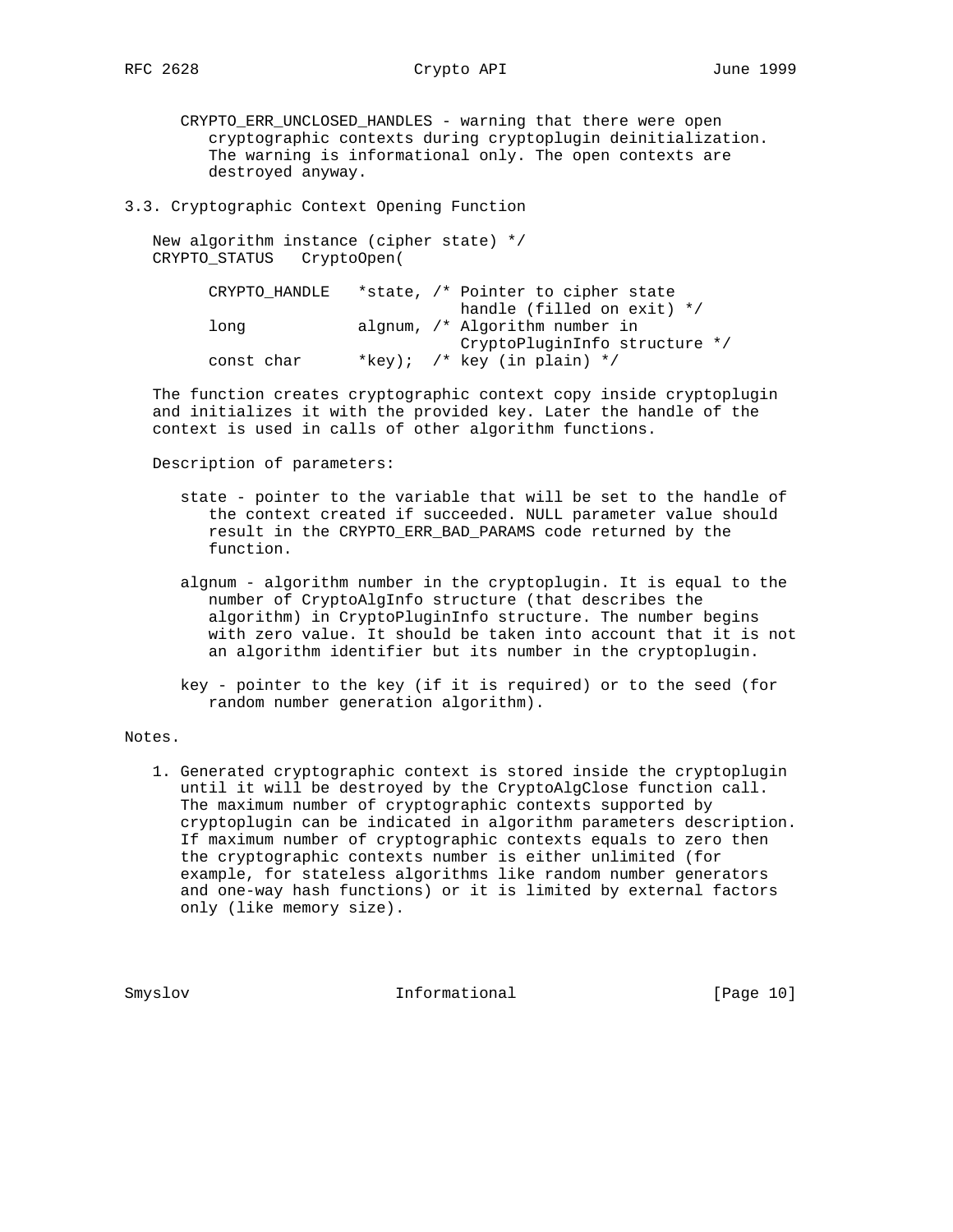Return codes for the function:

CRYPTO\_OK - successful completion.

CRYPTO\_ERR\_GENERAL - internal error.

CRYPTO\_ERR\_NO\_RESOURCES - insufficient internal resources.

 CRYPTO\_ERR\_NO\_MEMORY - not enough memory. Contrary to general CRYPTO ERR NO RESOURCES error this code assumes that the calling module can release system memory (if it is in position to) and try to call the function once again.

 CRYPTO\_ERR\_BAD\_PARAMS - invalid parameters (invalid algorithm number, zero pointer to the handle or to key (seed) if it is required.

3.4. Cryptographic Context Reopening Function

/\* Reinitialize algorithm instance \*/ CRYPTO\_STATUS CryptoReOpen( CRYPTO\_HANDLE state, /\* current cipher state handle \*/ const char \*key); /\* key (in plain) \*/

 The function reinitializes an existing context. This function is used for key change without new system resources allocation. The function parameters are handle of opened earlier context and pointer to a new key.

Return codes for the function:

CRYPTO\_OK - successful completion.

CRYPTO ERR GENERAL - internal error.

CRYPTO\_ERR\_BAD\_HANDLE - invalid cryptographic context handle.

CRYPTO\_ERR\_NO\_RESOURCES - insufficient internal resources.

CRYPTO\_ERR\_NO\_MEMORY - not enough memory. Contrary to general

 CRYPTO\_ERR\_NO\_RESOURCES error this code assumes that the calling module may release system memory and try function call once more.

 CRYPTO\_ERR\_BAD\_PARAMS - invalid parameters (invalid algorithm number, zero pointer to the handle or to key (seed) if it is required.

Smyslov **Informational** [Page 11]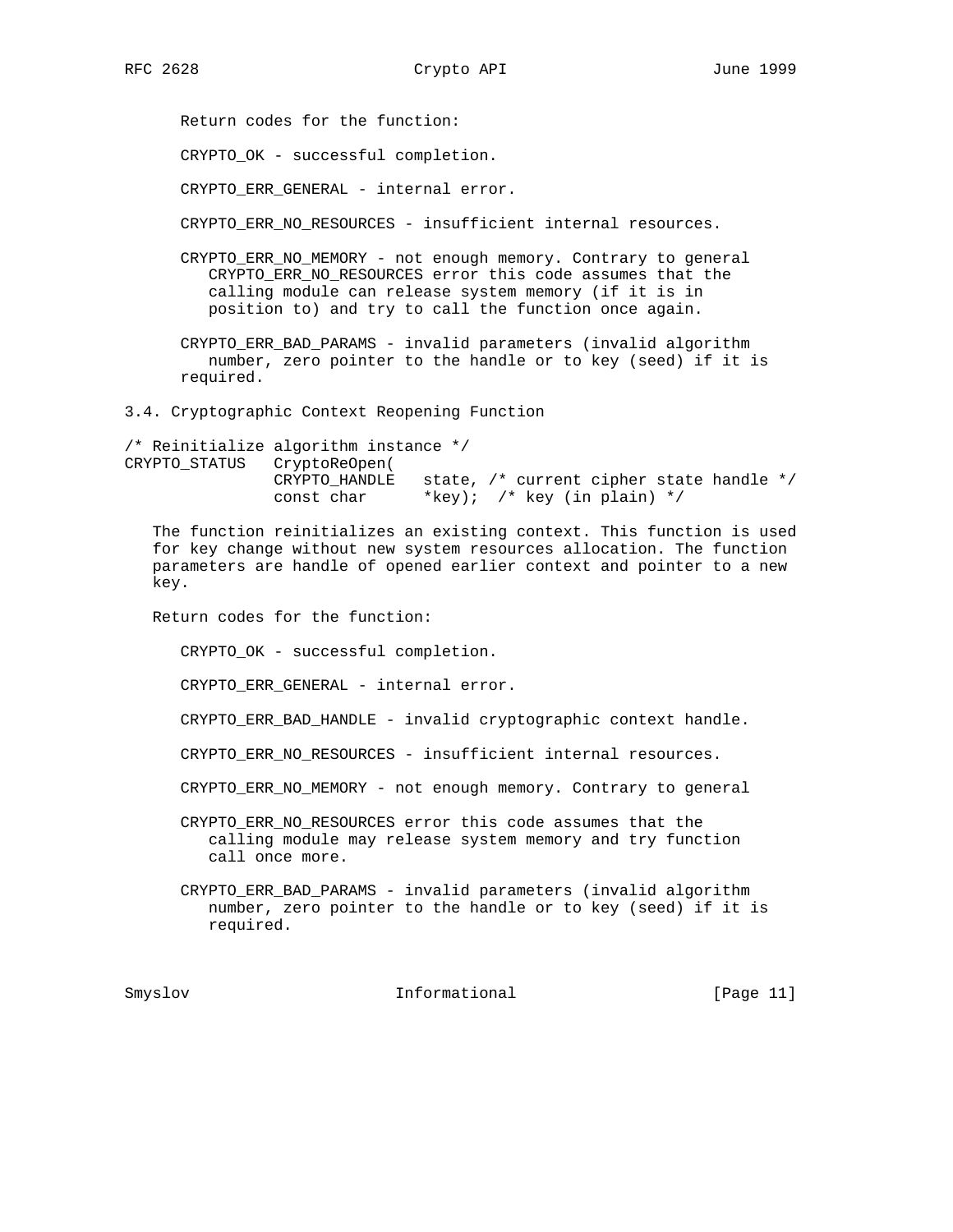3.5. Cryptographic Context Closing Function

/\* Destroy algorithm instance \*/ CRYPTO\_STATUS CryptoClose( CRYPTO\_HANDLE state); /\* Handle of cipher state \*/

 The function provides cryptographic context destruction. The cryptographic context handle is its parameter. The value returned is informational only.

Return codes for the function:

CRYPTO\_OK - successful completion.

CRYPTO\_ERR\_GENERAL - internal error.

CRYPTO\_ERR\_BAD\_HANDLE - invalid cryptographic context handle.

3.6. Key Verification Function

| $/*$ Check key for possible weakness $*/$ |                                |
|-------------------------------------------|--------------------------------|
| CRYPTO STATUS CryptoCheckForWeakKey(      |                                |
| long                                      | algnum, /* Algorithm number in |
|                                           | CryptoPluginInfo structure */  |
| const char                                | *key); /* Proposed key */      |

 The function verifies key material whether it is weak (from the algorithm's point of view). The function is actual for encryption/decryption or signing/verification algorithms only. Algorithm number (similar to CryptoAlgOpen) and pointer to the key to be verified are the parameters.

Return codes for the function:

CRYPTO\_O - the key has passed the test.

 CRYPTO\_ERR\_WEAK\_KEY - the key has not passed the test (being weak or possibly weak).

CRYPTO\_ERR\_NOT\_SUPPORTED - is not supported.

- CRYPTO\_ERR\_NO\_RESOURCES insufficient internal resources.
- CRYPTO\_ERR\_NO\_MEMORY not enough memory. Contrary to general CRYPTO\_ERR\_NO\_RESOURCES error this code assumes that the calling module can release system memory (if it is in position to) and try to call the function once again.

Smyslov **Informational** [Page 12]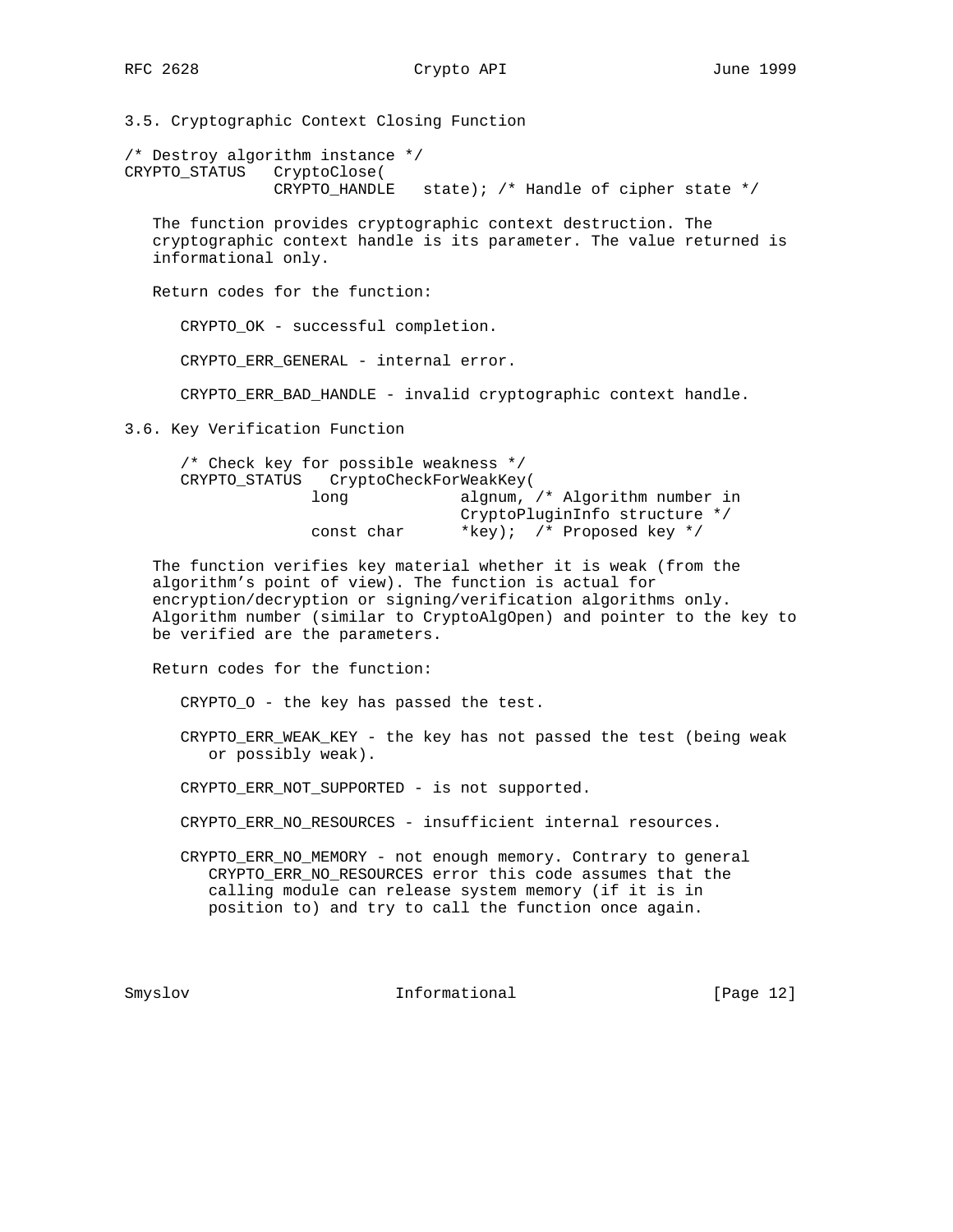# 3.7. Data Transformation Function

|                                | /* Perform CryptoTransform (depends on cipher state type) */ |
|--------------------------------|--------------------------------------------------------------|
| CRYPTO STATUS CryptoTransform( |                                                              |
| CRYPTO HANDLE                  | state, $/*$ Cipher state $*/$                                |
| const char                     | *inbuff, /* input data */                                    |
| long                           | inlen, $/*$ input data length $*/$                           |
| char                           | *outbuff, /* output buffer */                                |
| long                           | *outlen, /* On entry - output buffer                         |
|                                | length, on exit - number of                                  |
|                                | bytes written to outbuff */                                  |
| char                           | $\text{*mi}$ ); /* Message indicator */                      |
|                                |                                                              |

 This is a cryptographic data transformation function. Function call results and function parameters are dependent on algorithm type. For algorithm types CRYTO\_TYPE\_ENCRYPT, CRYPTO\_TYPE\_DECRYPT, CRYPTO\_TYPE\_SIGN and CRYPTO\_TYPE\_VERIFY (items 3.7.1 - 3.7.4) function call results are history independent.

 Note. Stream encryption algorithms may seem an "exception". However the same cryptoalgorithm handle must hide its history dependence. For algorithm types CRYPTO\_TYPE\_COMPRESS, CRYPTO\_TYPE\_UNCOMPRESS and CRYPTO\_TYPE\_HASH (items 3.7.5 - 3.7.7) function calls are history dependent. For the CRYPTO\_TYPE\_RANDOM algorithm function call may be for different implementations either dependent or independent on the history.

## 3.7.1. For CRYPTO\_TYPE\_ENCRYPT Algorithm Type:

The function encrypts input data. Its parameters are intended for:

- inbuff pointer to the input data. If this parameter is equal to NULL then the function should return the CRYPTO\_ERR\_BAD\_PARAMS error code.
- inlen input data size (in bytes). If the size indicated in algorithm description is divisible by blocklen then padding is not carried out. Otherwise the algorithm either caries out padding according to the algorithm standard or returns appropriate error code (CRYPTO\_ERR\_BAD\_PARAMS). The zero parameter is allowed so that the function quits at once and returns CRYPTO\_OK code.
- outbuff output data buffer. NULL parameter value results in the outlen parameter setting to output buffer size required to encrypt the input buffer represented. In this case the CRYPTO\_ERR\_SMALL\_BUFFER error should not be returned.

Smyslov Informational [Page 13]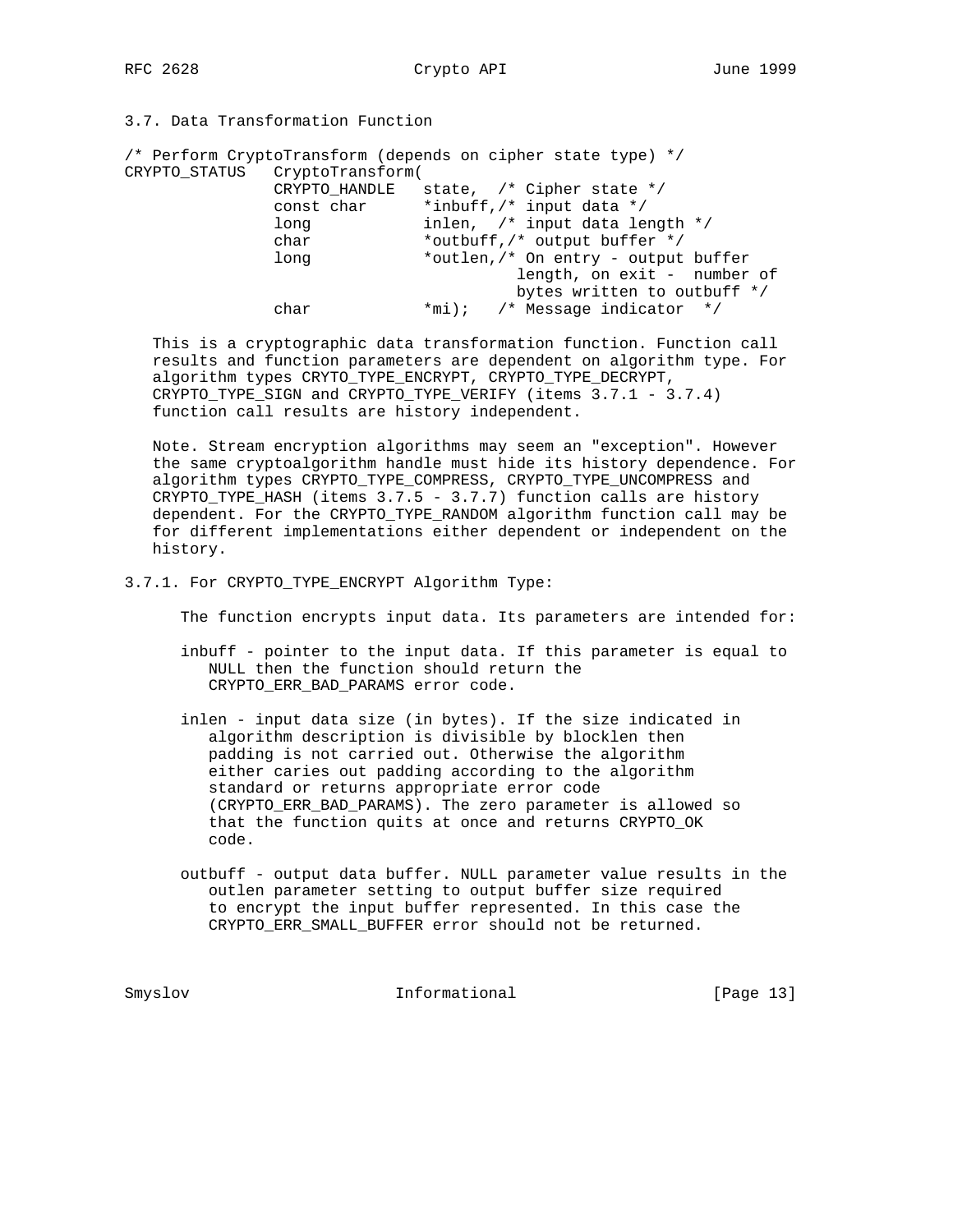- outlen Output buffer size is an input function parameter while the number of bytes written in the output buffer is the output parameter. Both the NULL parameter value and the zero value addressed result in CRYPTO\_ERR\_BAD\_PARAMS code returned by the function.
- mi message indicator. Its content depends on whether the block or stream algorithm is applied. In the block algorithm case it is set to the last block encrypted. When the first block is encrypted mi parameter specifies initial initialization vector. In the stream algorithm case it is set to the offset of the first byte encrypted in the stream. If the algorithm uses the message indicator and the mi parameter value is set to NULL then function should return CRYPTO\_ERR\_BAD\_PARAMS. If the algorithm (ECB Mode encrypting as an example) does not apply the message indicator then NULL value of mi is acceptable while non-NULL value should be ignored.

Returned values:

CRYPTO\_OK - successful completion.

CRYPTO\_ERR\_GENERAL - internal error.

CRYPTO\_ERR\_BAD\_HANDLE - invalid cryptographic context handle.

CRYPTO\_ERR\_NO\_RESOURCES - insufficient internal resources.

 CRYPTO\_ERR\_NO\_MEMORY - not enough memory. Contrary to general CRYPTO\_ERR\_NO\_RESOURCES error this code assumes that the calling module can release system memory (if it is in position to) and try to call the function once again.

CRYPTO\_ERR\_SMALL\_BUFFER - insufficient output buffer size.

CRYPTO\_ERR\_BAD\_PARAMS - invalid parameters.

3.7.2. For CRYPTO\_TYPE\_DECRYPT Algorithm Type:

The function decrypts the input data. Its parameters are intended for:

 inbuff - pointer to the input data. If the parameter is equal to NULL then the function should return the CRYPTO\_ERR\_BAD\_PARAMS error code.

 inlen - input data size (in bytes). When the parameter is set to zero the function quits at once and CRYPTO\_OK code is returned.

Smyslov Informational [Page 14]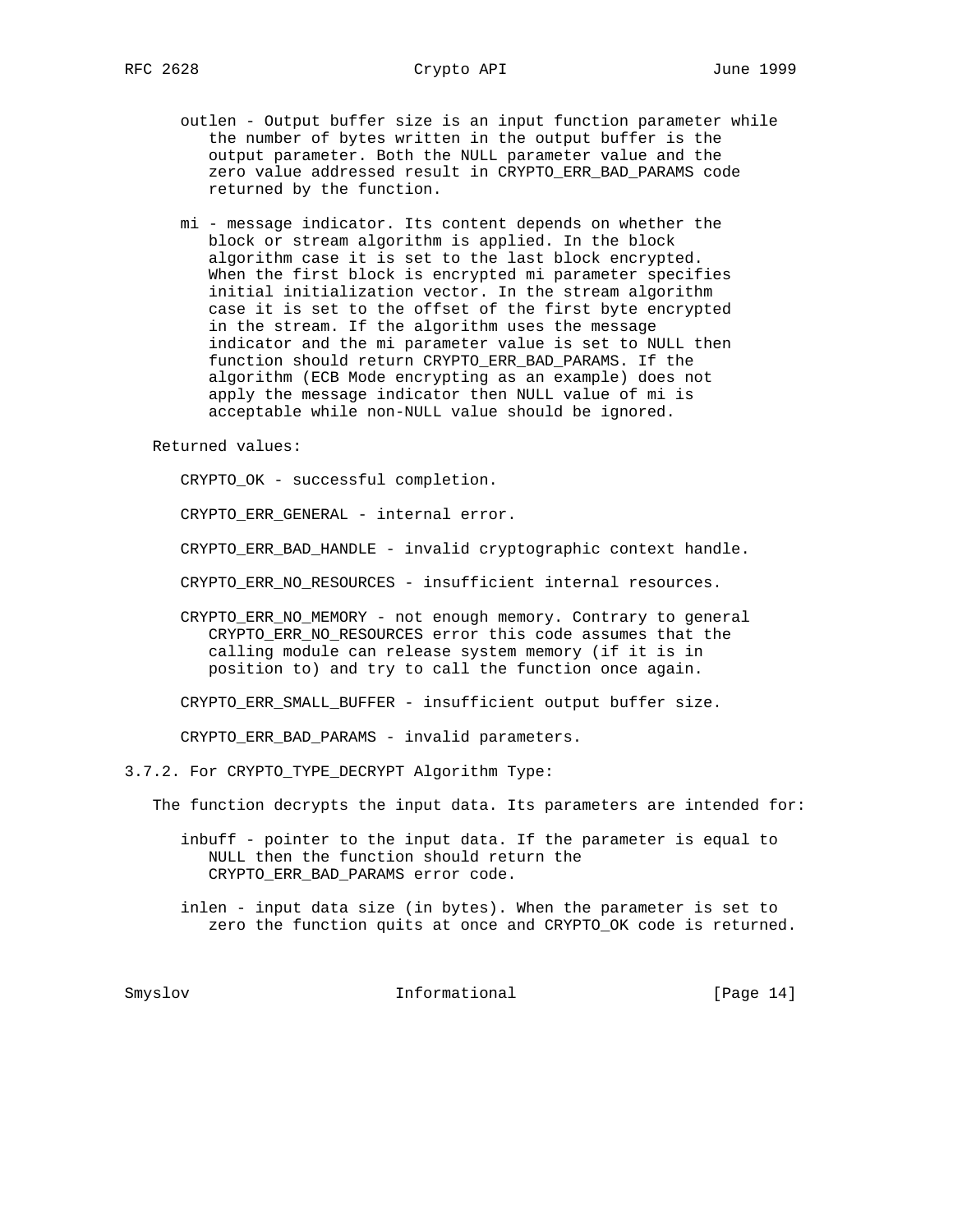- outbuff output data buffer. NULL parameter value results in the outlen parameter setting to output buffer size required to decrypt the input buffer represented. In this case the CRYPTO ERR SMALL BUFFER error should not be returned.
- outlen Output buffer size is an input function parameter while the number of bytes written in the output buffer is the output parameter. Both the NULL parameter value and the zero value addressed result in CRYPTO\_ERR\_BAD\_PARAMS code returned by the function.
- mi message indicator. The content depends on whether the block or stream algorithm is applied. In the block algorithm case it is set to the last block encrypted. When the first block is decrypted mi specifies initial initialization vector. In the stream algorithm case it is set to the offset of the first byte decrypted in the stream. If the algorithm uses the message indicator and the mi parameter is set to NULL then function should return CRYPTO\_ERR\_BAD\_PARAMS. If the algorithm (ECB Mode as an example) does not apply the message indicator then NULL value of mi is acceptable while non-NULL value should be ignored.

Returned values:

CRYPTO\_OK - successful completion.

CRYPTO\_ERR\_GENERAL - internal error.

CRYPTO\_ERR\_BAD\_HANDLE - invalid cryptographic context handle.

CRYPTO\_ERR\_NO\_RESOURCES - insufficient internal resources.

 CRYPTO\_ERR\_NO\_MEMORY - not enough memory. Contrary to general CRYPTO\_ERR\_NO\_RESOURCES error this code assumes that the calling module can release system memory (if it is in position to) and try to call the function once again.

CRYPTO\_ERR\_SMALL\_BUFFER - insufficient output buffer size.

CRYPTO\_ERR\_BAD\_PARAMS - invalid parameters.

3.7.3. For CRYPTO\_TYPE\_SIGN Type Algorithm:

The function signs the input data. Its parameters are intended for:

Smyslov **Informational** [Page 15]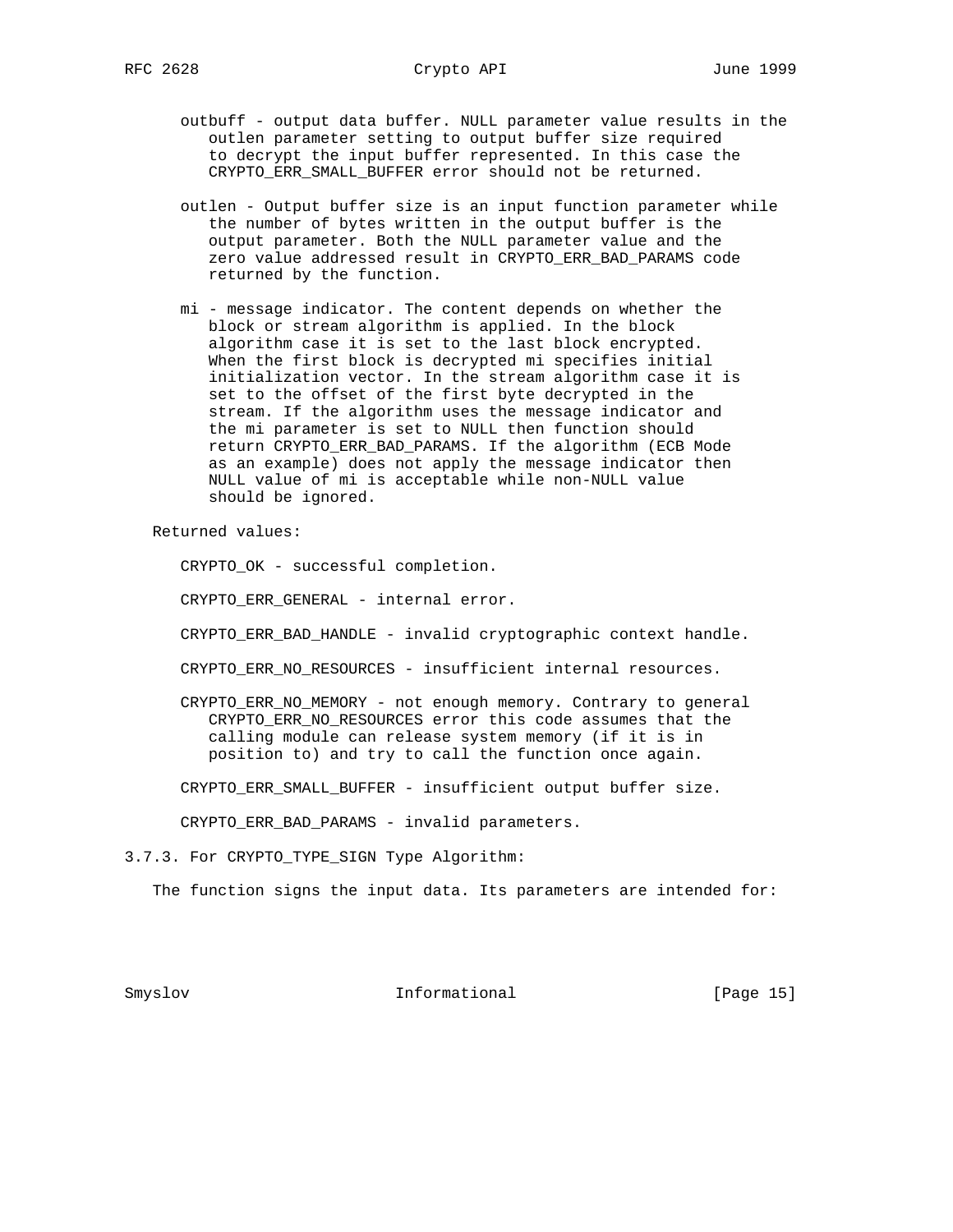- inbuff pointer to the input data. If the parameter is equal to NULL then the function should return the CRYPTO\_ERR\_BAD\_PARAMS code error.
- inlen input data size (in bytes). If the size indicated in algorithm description is divisible by blocklen then padding is not carried out. Otherwise the algorithm either caries out padding according to the algorithm standard or returns appropriate error code (CRYPTO\_ERR\_BAD\_PARAMS). The zero parameter is allowed so that the function quits at once and returns CRYPTO\_OK code.
- outbuff output data buffer. NULL parameter value results in the outlen parameter setting to output buffer size required to sign the input buffer represented. In this case the CRYPTO\_ERR\_SMALL\_BUFFER error should not be returned.
- outlen Output buffer size is an input function parameter while the number of bytes written in the output buffer is the output parameter. Both the NULL parameter value and the zero value addressed result in CRYPTO\_ERR\_BAD\_PARAMS code returned by the function.
- mi pointer to signature parameter (random number usually) if milen parameter in algorithm description is non-zero. In this case zero mi parameter indicates that the parameter should be chosen (generated) inside the algorithm. If milen parameter in algorithm description is set to zero then mi parameter is ignored.

Returned values:

CRYPTO\_OK - successful completion.

CRYPTO\_ERR\_GENERAL - internal error.

CRYPTO\_ERR\_BAD\_HANDLE - invalid cryptographic context handle.

CRYPTO\_ERR\_NO\_RESOURCES - insufficient internal resources.

 CRYPTO\_ERR\_NO\_MEMORY - not enough memory. Contrary to general CRYPTO\_ERR\_NO\_RESOURCES error this code assumes that the calling module can release system memory (if it is in position to) and try to call the function once again.

CRYPTO\_ERR\_SMALL\_BUFFER - insufficient output buffer size.

Smyslov **Informational** [Page 16]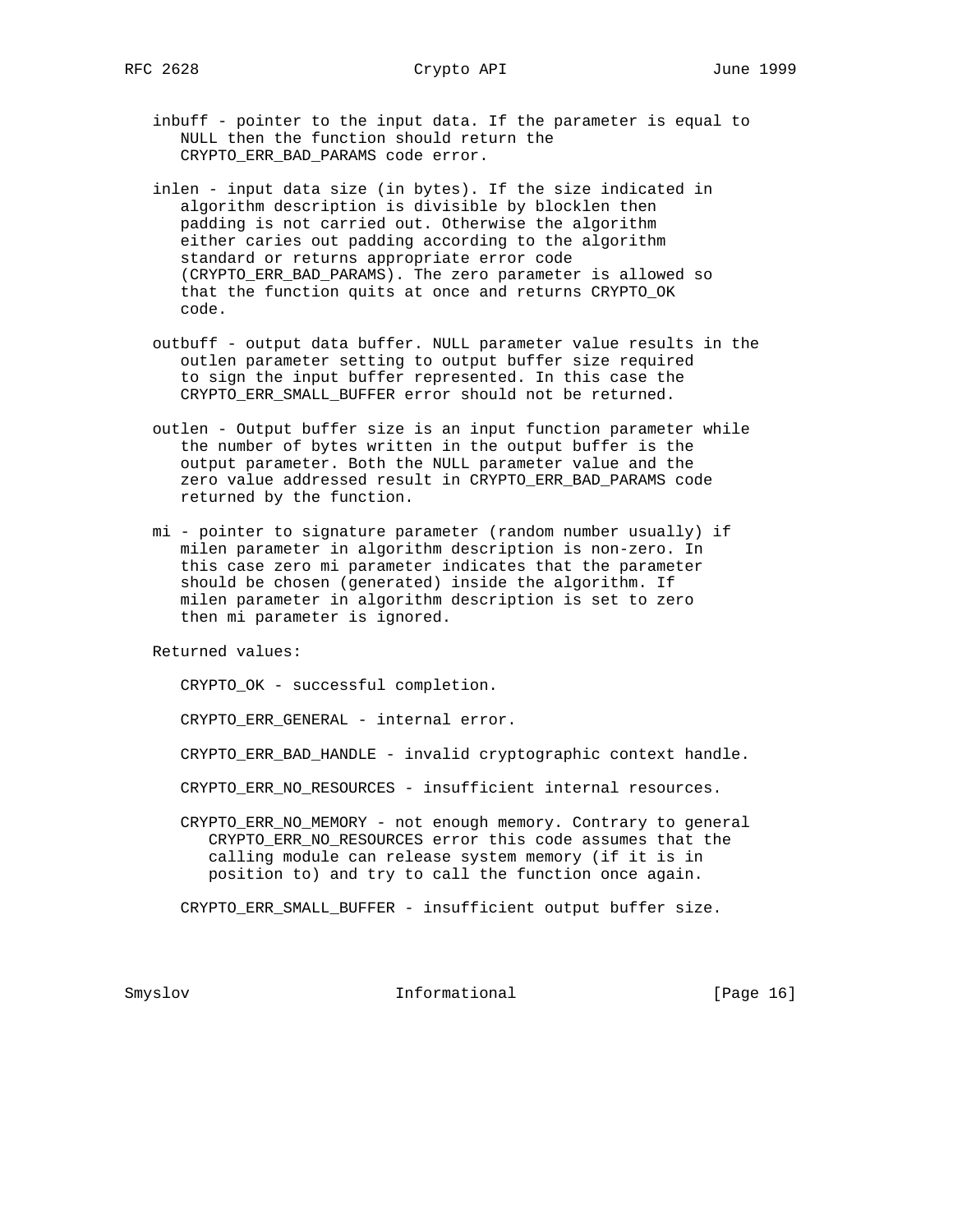CRYPTO\_ERR\_BAD\_PARAMS - invalid parameters.

3.7.4. For CRYPTO\_TYPE\_VERIFY Algorithm Type:

 The function verifies input data signature. Its parameters are intended for:

- inbuff pointer to the input data. If the parameter is equal to NULL then the function should return the CRYPTO\_ERR\_BAD\_PARAMS code error.
- inlen input data size (in bytes). The zero parameter is allowed so that the function quits at once and returns CRYPTO\_OK code.
- outbuff -pointer to the signature. If the parameter is set to NULL then the function returns CRYPTO\_ERR\_BAD\_PARAMS error code. If the signature consists of several parts then they are combined to one array.
- outlen specifies the signature length if the signature length is set to zero in algorithm description structure. If non-zero value is specified in algorithm description structure then the parameter is ignored. If the signature consists of several parts then the maximum part length multiplied by the number of parts is specified.

mi - is not used.

Returned values:

CRYPTO\_OK - successful completion.

CRYPTO\_ERR\_INVALID\_SIGNATURE - invalid signature.

CRYPTO\_ERR\_GENERAL - internal error.

CRYPTO\_ERR\_BAD\_HANDLE - invalid cryptographic context handle.

CRYPTO\_ERR\_NO\_RESOURCES - insufficient internal resources.

 CRYPTO\_ERR\_NO\_MEMORY - not enough memory. Contrary to general CRYPTO\_ERR\_NO\_RESOURCES error this code assumes that the calling module can release system memory (if it is in position to) and try to call the function once again.

CRYPTO\_ERR\_SMALL\_BUFFER - insufficient output buffer size.

CRYPTO\_ERR\_BAD\_PARAMS - invalid parameters.

Smyslov **Informational** [Page 17]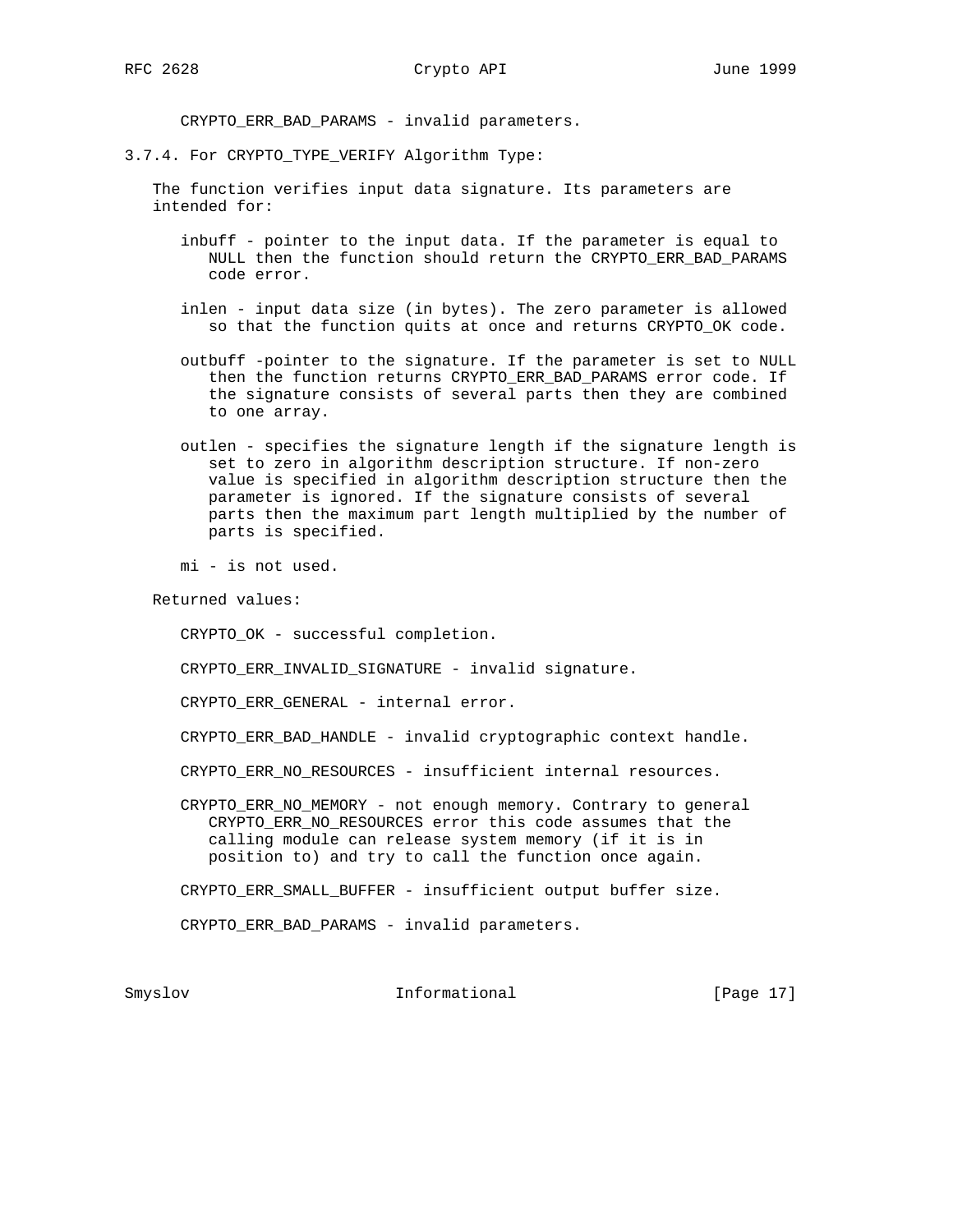3.7.5. For CRYPTO\_TYPE\_COMPRESS Algorithm Type:

 The function compresses the input data. Its parameters are intended for:

inbuff - pointer to the input data.

- inlen input data size (in bytes). The zero parameter is allowed so that the function quits at once and returns CRYPTO\_OK code.
- outbuff output data buffer. NULL parameter value results in the outlen parameter setting to output buffer size required to compress the input buffer represented. In this case the CRYPTO\_ERR\_SMALL\_BUFFER error should not be returned.
- outlen Output buffer size is an input function parameter while the number of bytes written in the output buffer is the output parameter. Both the NULL parameter value and the zero value addressed result in CRYPTO\_ERR\_BAD\_PARAMS code returned by the function.

mi - is not used.

Returned values:

CRYPTO\_OK - successful completion.

CRYPTO\_ERR\_GENERAL - internal error.

CRYPTO\_ERR\_BAD\_HANDLE - invalid cryptographic context handle.

 CRYPTO\_ERR\_NO\_RESOURCES - insufficient internal resources CRYPTO\_ERR\_NO\_MEMORY - not enough memory. Contrary to general CRYPTO\_ERR\_NO\_RESOURCES error this code assumes that the calling module can release system memory (if it is in position to) and try to call the function once again.

CRYPTO\_ERR\_SMALL\_BUFFER - insufficient output buffer size.

CRYPTO\_ERR\_BAD\_PARAMS - invalid parameters.

3.7.6. For CRYPTO\_TYPE\_UNCOMPRESS Algorithm Type:

 The function decompresses the input data. Its parameters are intended for:

inbuff - pointer to the input data.

Smyslov **Informational** [Page 18]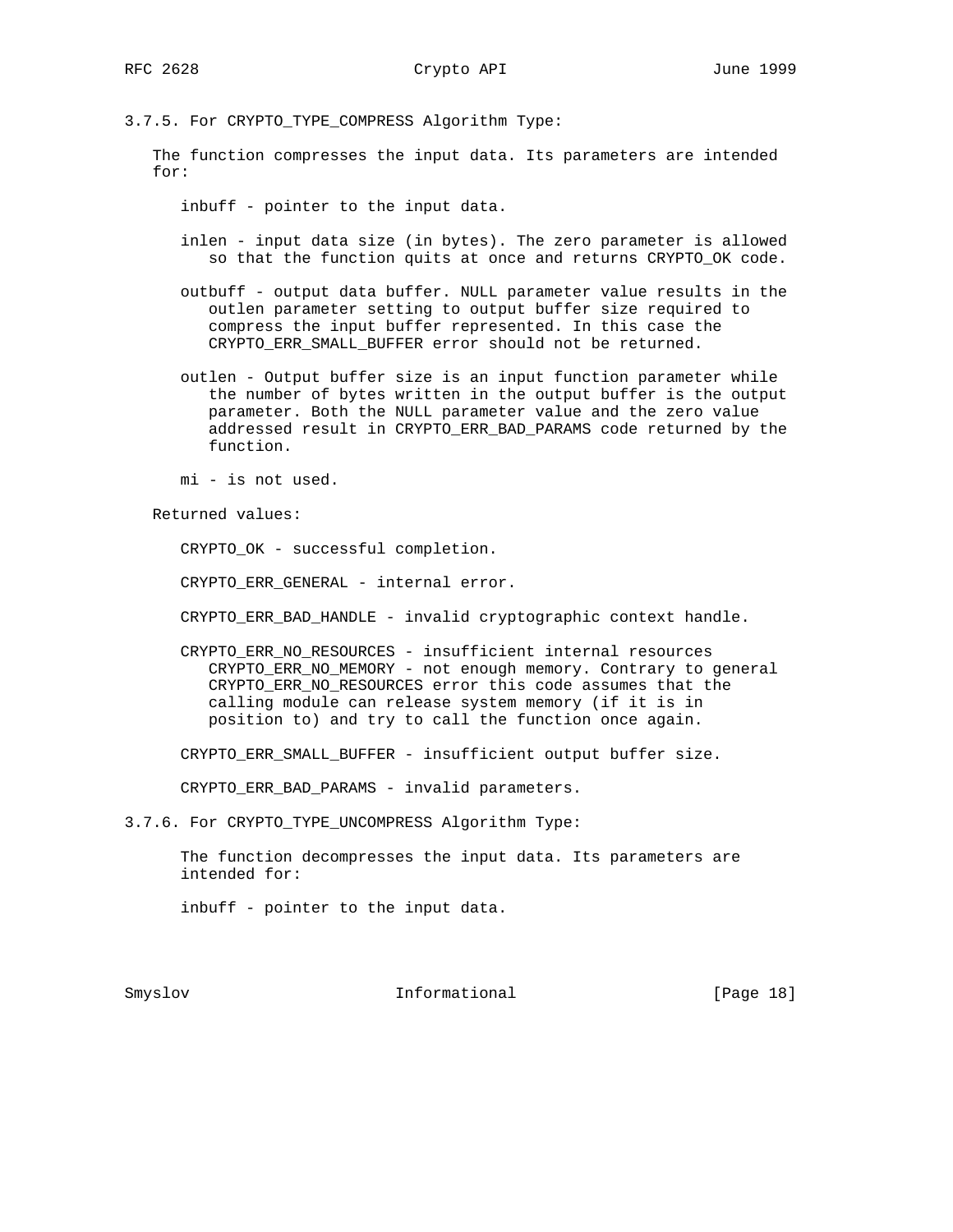inlen - input data size (in bytes). The zero parameter is allowed so that the function quits at once and returns CRYPTO\_OK code.

- outbuff output data buffer. NULL parameter value results in the outlen parameter setting to output buffer size required to decompress the input buffer represented. In this case the CRYPTO\_ERR\_SMALL\_BUFFER error should not be returned.
- outlen Output buffer size is an input function parameter while the number of bytes written in the output buffer is the output parameter. Both the NULL parameter value and the zero value addressed result in CRYPTO\_ERR\_BAD\_PARAMS code returned by the function.

mi - is not used.

Returned values:

CRYPTO\_OK - successful completion.

CRYPTO\_ERR\_GENERAL - internal error.

CRYPTO\_ERR\_BAD\_HANDLE - invalid cryptographic context handle.

CRYPTO\_ERR\_NO\_RESOURCES - insufficient internal resources.

 CRYPTO\_ERR\_NO\_MEMORY - not enough memory. Contrary to general CRYPTO\_ERR\_NO\_RESOURCES error this code assumes that the calling module can release system memory (if it is in position to) and try to call the function once again.

CRYPTO\_ERR\_SMALL\_BUFFER - insufficient output buffer size.

CRYPTO ERR BAD PARAMS - invalid parameters.

3.7.7. For CRYPTO\_TYPE\_HASH Algorithm Type:

 The function calculates the hash value of the input data. Its parameters are intended for:

 inbuff - pointer to the input data. If the parameter is of NULL value then the function calculates cumulative hash value for the data represented (taking into account all previous data represented). If total length of all the data represented by the moment is divisible by blocklen and outbuff is non-NULL then it is returned to outbuff. Nothing is written in outbuff when the length is not divisible by blocklen. NULL inbuff indicates the last conversion when the input data is padded up

Smyslov **Informational** [Page 19]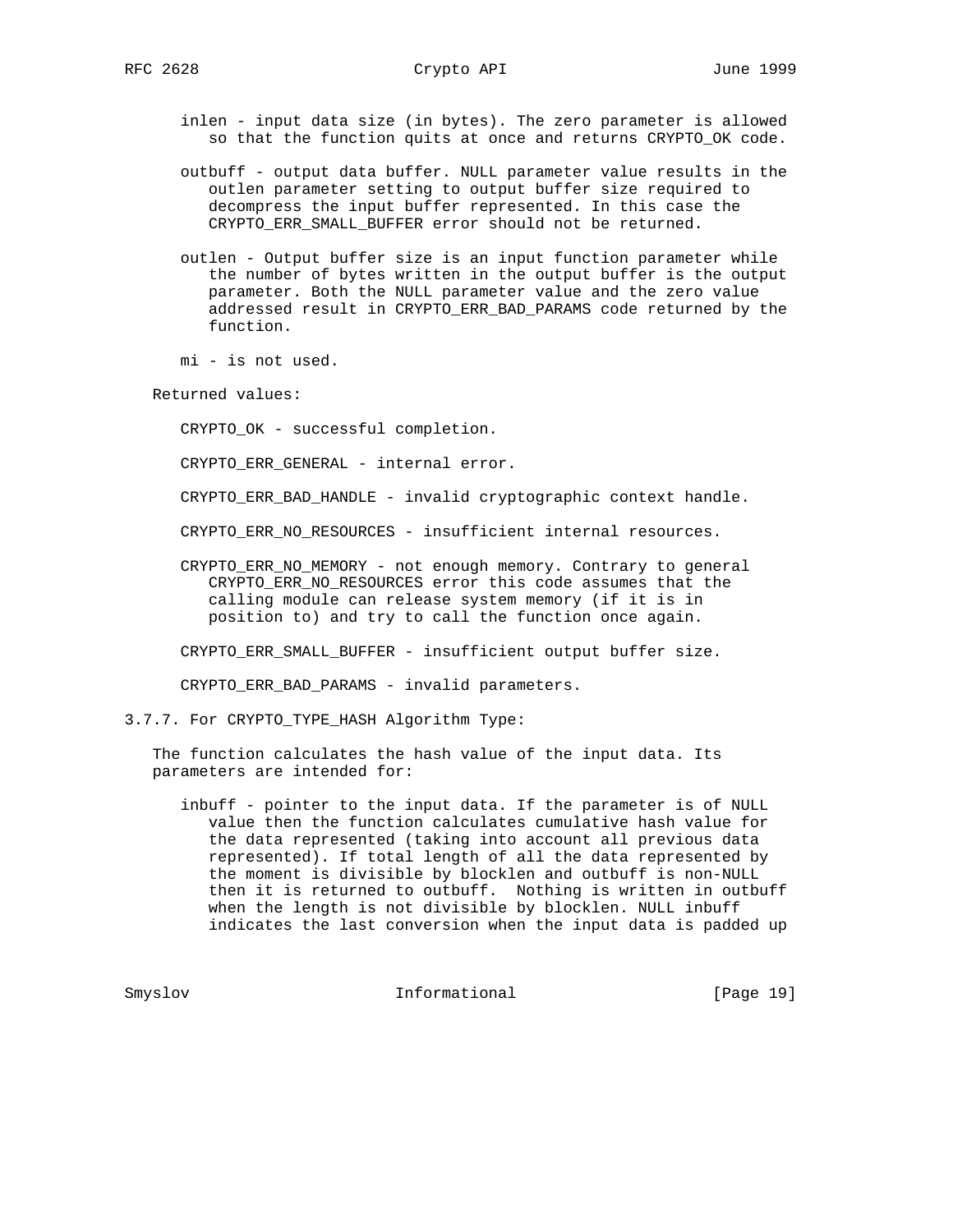to the blocklen size and the result is written to outbuff address. The padding procedure is defined for the algorithm.

- inlen input data size (in bytes). The zero parameter is allowed when the function quits at once and returns CRYPTO\_OK code.
- outbuff output data buffer.
- outlen Output buffer size is an input function parameter while the number of bytes written in the output buffer is the output parameter. If intermediate conversion value (inbuff is not NULL) and total length of data represented by the moment are not divisible by blocklen then outlen is set to zero and the hash value is not written in outbuff. Both the NULL parameter value and the zero value addressed result in CRYPTO\_ERR\_BAD\_PARAMS code returned by the function.

mi - is not used.

Returned values:

CRYPTO\_OK - successful completion.

CRYPTO\_ERR\_GENERAL - internal error.

CRYPTO\_ERR\_BAD\_HANDLE - invalid cryptographic context handle.

CRYPTO\_ERR\_NO\_RESOURCES - insufficient internal resources.

 CRYPTO\_ERR\_NO\_MEMORY - not enough memory. Contrary to general CRYPTO\_ERR\_NO\_RESOURCES error this code assumes that the calling module can release system memory (if it is in position to) and try to call the function once again.

CRYPTO\_ERR\_SMALL\_BUFFER - insufficient output buffer size.

CRYPTO\_ERR\_BAD\_PARAMS - invalid parameters.

Smyslov **Informational** [Page 20]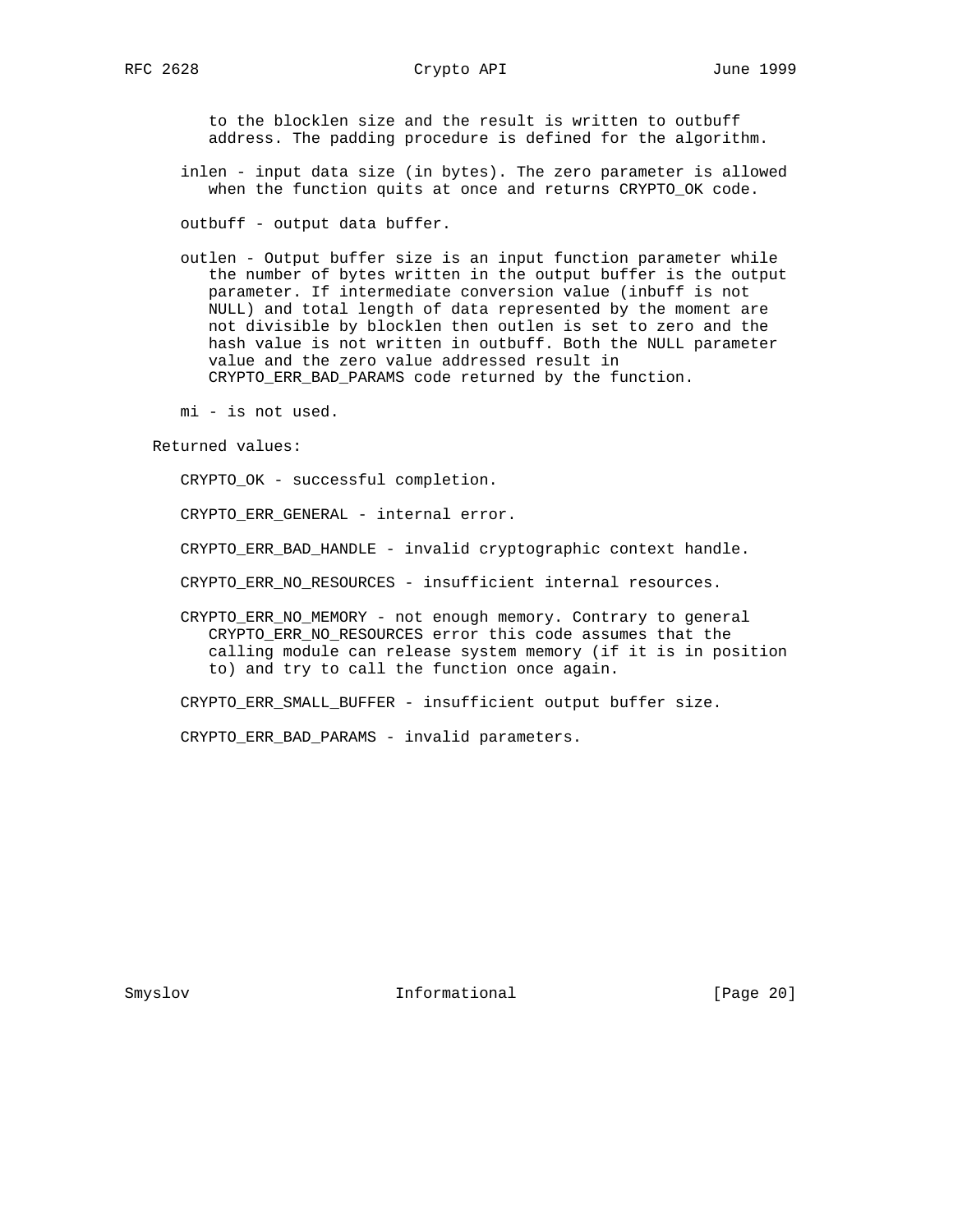3.7.8. For CRYPTO\_TYPE\_RANDOM Algorithm Type:

 The function generates a random number. Its parameters are intended for:

 inbuff - pointer to the input data used for generation (when one of the pseudorandom algorithms is implemented). NULL parameter indicates absence of the input data.

inlen - input data size (in bytes).

outbuff - output data

 outlen - Output buffer size is an input function parameter while the number of bytes written in the output buffer is the output parameter. If zero (i.e. arbitrary) generated number size is set in the algorithm description then the outlen value determines the number of random bytes required by the calling procedure.

mi - is not used.

Returned values:

CRYPTO\_OK - successful completion.

CRYPTO\_ERR\_GENERAL - internal error.

CRYPTO\_ERR\_BAD\_HANDLE - invalid cryptographic context handle.

CRYPTO\_ERR\_NO\_RESOURCES - insufficient internal resources.

 CRYPTO\_ERR\_NO\_MEMORY - not enough memory. Contrary to general CRYPTO\_ERR\_NO\_RESOURCES error this code assumes that the calling module can release system memory (if it is in position to) and try to call the function once again.

CRYPTO\_ERR\_SMALL\_BUFFER - insufficient output buffer size.

CRYPTO\_ERR\_BAD\_PARAMS - invalid parameters.

Smyslov **Informational** [Page 21]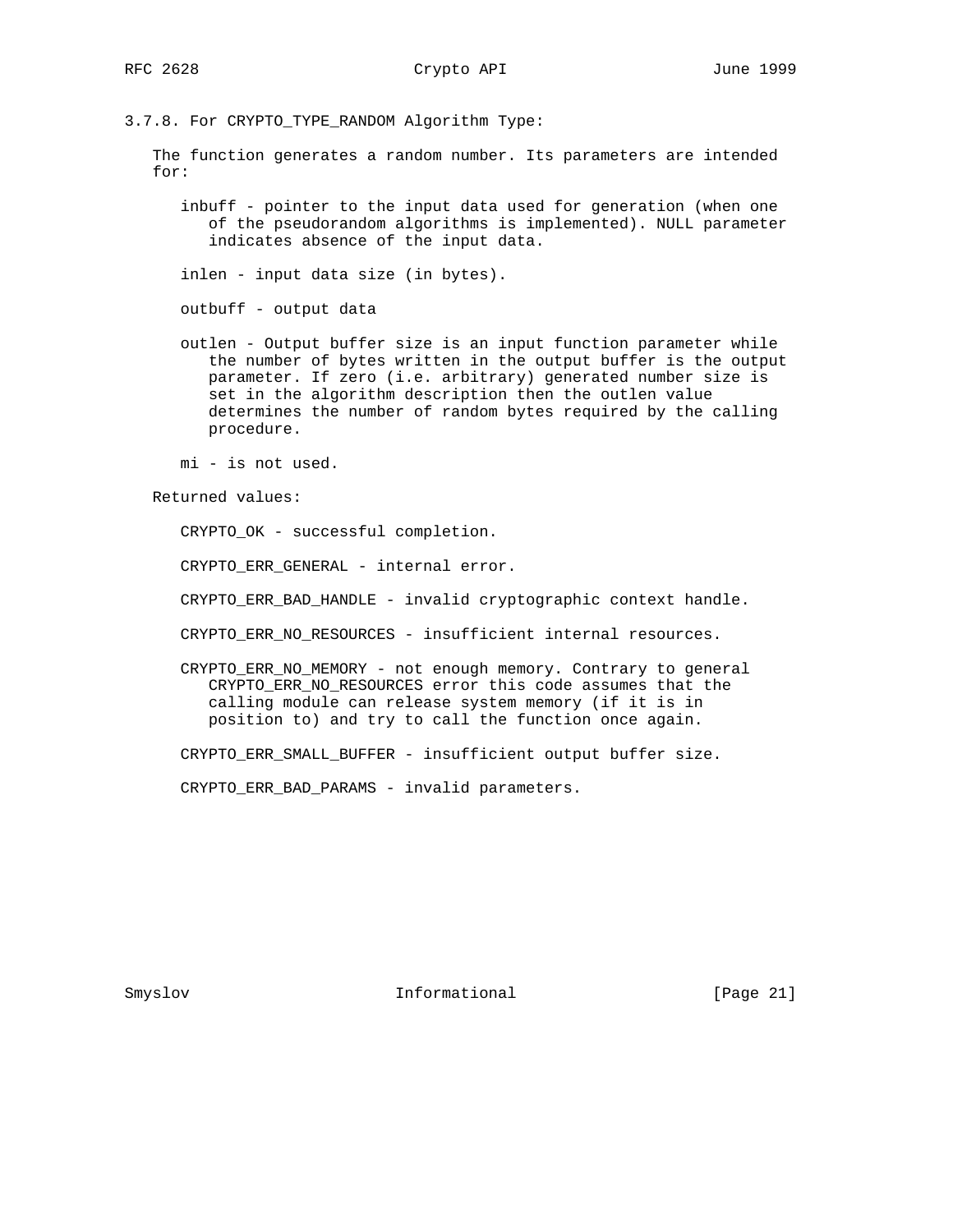3.8. Cryptographic Context Control Function

| /* Algorithm control */      |                                                                                                                                                                                                                                                                      |               |                                                                                                                                                                                                                                                                                                                                        |           |  |  |  |  |  |  |  |
|------------------------------|----------------------------------------------------------------------------------------------------------------------------------------------------------------------------------------------------------------------------------------------------------------------|---------------|----------------------------------------------------------------------------------------------------------------------------------------------------------------------------------------------------------------------------------------------------------------------------------------------------------------------------------------|-----------|--|--|--|--|--|--|--|
| CRYPTO_STATUS CryptoControl( | CRYPTO_HANDLE<br>long<br>long<br>char<br>long                                                                                                                                                                                                                        |               | state, /* Cipher state handle */<br>cmd, $/*$ Control command $*/$<br>param, /* Parameter id */<br>val, /* Parameter value */<br>*len); /* For CRYPTO_GET: on entry -<br>val buffer length, on exit -<br>number of bytes written to<br>val; for CRYPTO_SET: length<br>of value to set */                                               |           |  |  |  |  |  |  |  |
| necessary, etc.              |                                                                                                                                                                                                                                                                      |               | The function provides cryptographic context internal parameters<br>management. It may be used to check context parameters or to change<br>the context state, for example it may return information about<br>cryptoalgorithm (is given context uses hardware encryption<br>facilities), or it may "scroll" stream algorithms context if |           |  |  |  |  |  |  |  |
|                              | Description of parameters:                                                                                                                                                                                                                                           |               |                                                                                                                                                                                                                                                                                                                                        |           |  |  |  |  |  |  |  |
|                              | state - cryptographic context handle.                                                                                                                                                                                                                                |               |                                                                                                                                                                                                                                                                                                                                        |           |  |  |  |  |  |  |  |
|                              | cmd - command (CRYPTO_GET or CRYPTO_SET).                                                                                                                                                                                                                            |               |                                                                                                                                                                                                                                                                                                                                        |           |  |  |  |  |  |  |  |
|                              | param - identifier of parameter. Values in the range of 032767<br>are assigned well-known numbers for all algorithms.<br>Values in the range of 3276865535 mean various<br>variables for various algorithms (may be arbitrarily used<br>by cryptolibrary developer). |               |                                                                                                                                                                                                                                                                                                                                        |           |  |  |  |  |  |  |  |
|                              | val - pointer to the data buffer.                                                                                                                                                                                                                                    |               |                                                                                                                                                                                                                                                                                                                                        |           |  |  |  |  |  |  |  |
|                              | len - data size (in bytes).                                                                                                                                                                                                                                          |               |                                                                                                                                                                                                                                                                                                                                        |           |  |  |  |  |  |  |  |
| Returned values:             |                                                                                                                                                                                                                                                                      |               |                                                                                                                                                                                                                                                                                                                                        |           |  |  |  |  |  |  |  |
|                              | CRYPTO_OK - successful completion.                                                                                                                                                                                                                                   |               |                                                                                                                                                                                                                                                                                                                                        |           |  |  |  |  |  |  |  |
|                              | CRYPTO ERR GENERAL - internal error.                                                                                                                                                                                                                                 |               |                                                                                                                                                                                                                                                                                                                                        |           |  |  |  |  |  |  |  |
|                              |                                                                                                                                                                                                                                                                      |               | CRYPTO_ERR_BAD_HANDLE - invalid cryptographic context handle.                                                                                                                                                                                                                                                                          |           |  |  |  |  |  |  |  |
|                              |                                                                                                                                                                                                                                                                      |               | CRYPTO_ERR_NO_RESOURCES - insufficient internal resources.                                                                                                                                                                                                                                                                             |           |  |  |  |  |  |  |  |
|                              |                                                                                                                                                                                                                                                                      |               | CRYPTO_ERR_NO_MEMORY - not enough memory. Contrary to general                                                                                                                                                                                                                                                                          |           |  |  |  |  |  |  |  |
| Smyslov                      |                                                                                                                                                                                                                                                                      | Informational |                                                                                                                                                                                                                                                                                                                                        | [Page 22] |  |  |  |  |  |  |  |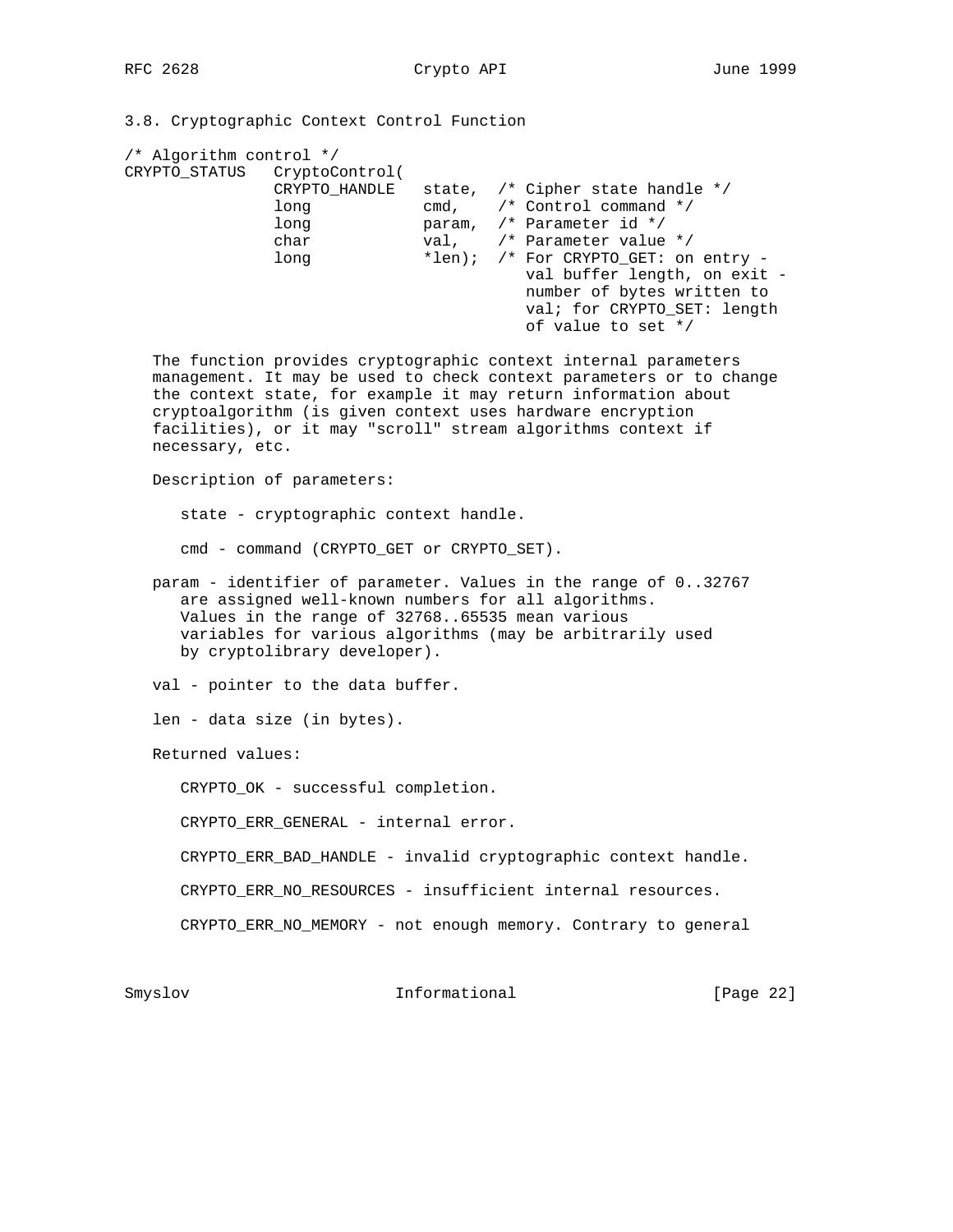CRYPTO\_ERR\_NO\_RESOURCES error this code assumes that the calling module can release system memory (if it is in position to) and try to call the function once again.

CRYPTO\_ERR\_SMALL\_BUFFER - insufficient output buffer size.

CRYPTO\_ERR\_BAD\_PARAMS - invalid parameters.

4. Cryptoplugin Registration Procedure

 Cryptoplugin should be linked together with the cryptoplugin wrapper library delivered by the cryptoplugin's client developer according to the rules specified by the module-client developer for each platform. It should result in a driver (module) of appropriate operating system that implements the cryptolibrary functions. The driver should be one of the drivers loaded during operating system boot. The procedure of cryptoplugin driver installation should be defined, documented, and automated when necessary, by the cryptoplugin developer. At the beginning of operation the driver-client determines cryptoplugin driver availability and establishes interconnection with it. Both module-client configuration and current security policy determine data conversion algorithms to be chosen.

5. Security Considerations

Security issues are addressed throughout this memo.

- 6. References
	- [Schneier] Bruce Schneier, Applied Cryptography Protocols, Algorithms, and Source Code in C (Second Edition), John Wiley & Sons, Inc., 1996.
	- [IPsec] Kent, S. and R. Atkinson, "Security Architecture for the Internet Protocol", RFC 2401, November 1998.
	- [ISAKMP] Maughhan, D., Schertler, M. Schneider, M. and J. Turner, "Internet Security Association and Key Management Protocol (ISAKMP)", RFC 2408, November 1998.
	- [IKE] Harkins, D. and D. Carrel, "The Internet Key Exchange (IKE)", RFC 2409, November 1998.
	- [TLS] Dierks, T. and C. Allen, "The TLS protocol Version 1.0", RFC 2246, January 1999.

Smyslov **Informational** [Page 23]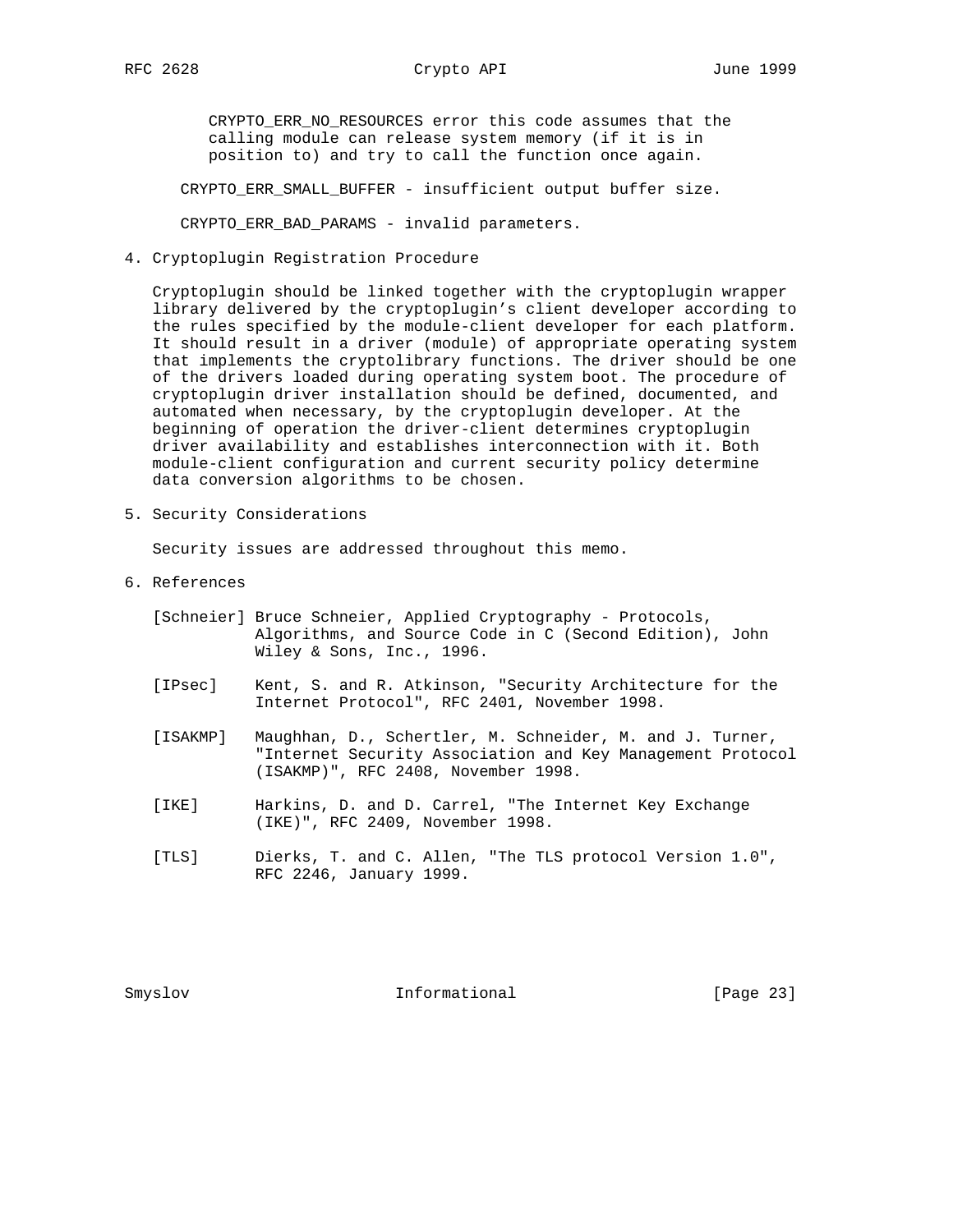```
7. Author's Address
```
 Valery Smyslov TWS Centralny prospekt, 11, Moscow, Russia

 Phone: +7 (095) 531 4633 Fax: +7 (095) 531 2403 EMail: svan@trustworks.com

Smyslov Informational [Page 24]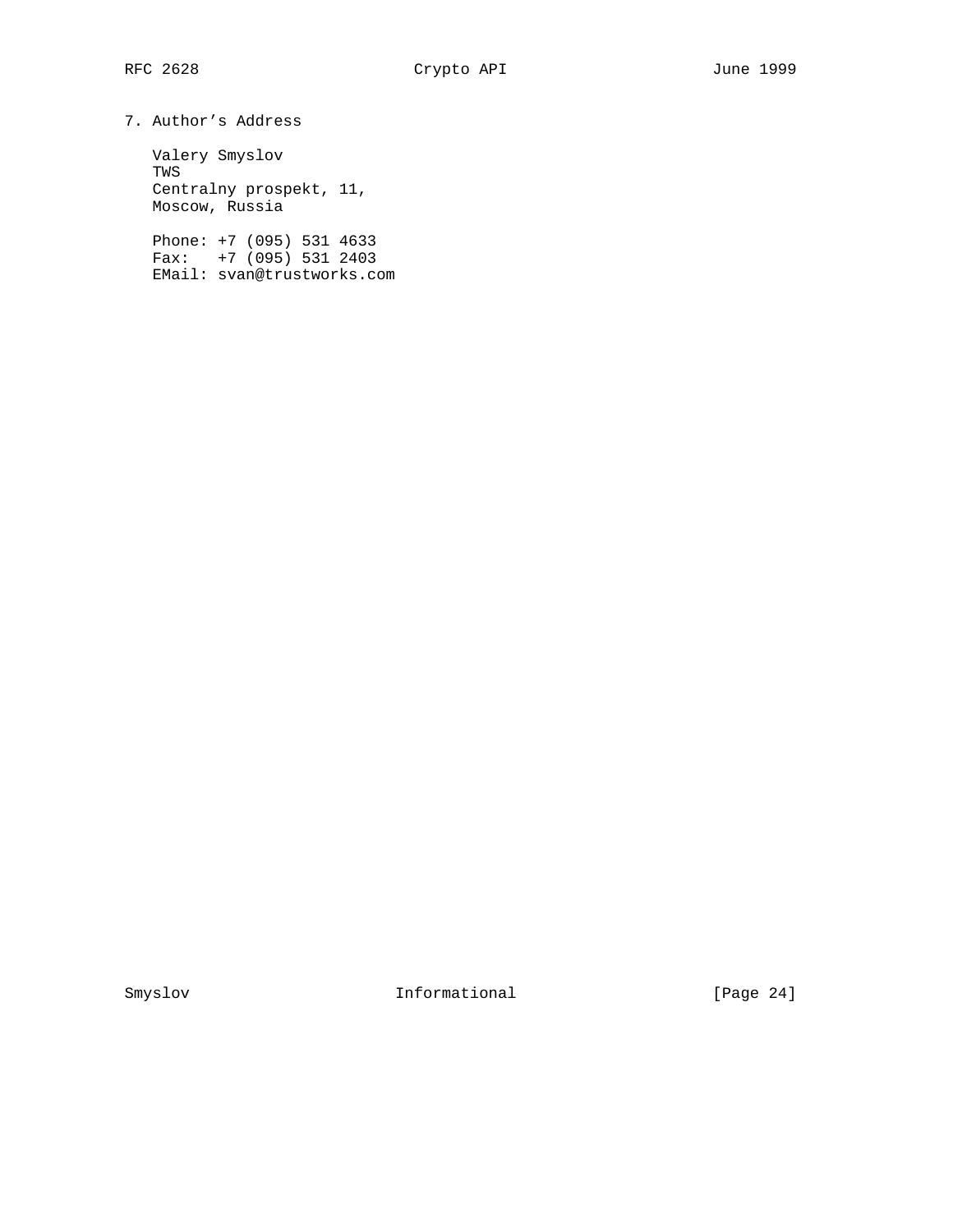# RFC 2628 Crypto API June 1999

Appendix A. The interface specification as a C header file #ifndef \_\_CRYPTPI\_H #define \_\_CRYPTPI\_H #define CRYPTO\_VER(maj,min) (((maj & 0xff) << 8) | (min & 0xff)) #define CRYPTO\_MAJ\_VER(ver) ((ver >> 8) & 0xff) #define CRYPTO\_MIN\_VER(ver) (ver & 0xff) #define CRYPTO\_PLUGIN\_NAME\_LEN 64 /\* Must be multiple of 4 to \*/<br>#define CRYPTO\_ALG\_NAME\_LEN 32 /\* avoid alignment problems \*/ #define CRYPTO\_ALG\_NAME\_LEN 32 #ifndef CRYPTO\_HANDLE #define CRYPTO\_HANDLE void\* /\* cipher state handle \*/ #endif typedef enum tag\_CRYPTO\_STATUS {  $C\text{RYPTO}\_\text{OK} = 1$ ,  $\frac{1}{2}$  /\* success \*/ CRYPTO\_ERR\_GENERAL, /\* undefined (internal) error \*/ CRYPTO\_ERR\_NOT\_SUPPORTED, /\* unsupported \*/ CRYPTO\_ERR\_BAD\_HANDLE, /\* invalid handle \*/ CRYPTO\_ERR\_SMALL\_BUFFER, /\* insufficient output buffer size \*/ CRYPTO\_ERR\_WEAK\_KEY, /\* key is considered to be weak (semiweak, pseudoweak) \*/ CRYPTO\_ERR\_NO\_RESOURCES, /\* insufficient resources to perform operation \*/ CRYPTO\_ERR\_NO\_MEMORY, /\* insufficient memory to perform operation \*/ CRYPTO\_ERR\_BAD\_PARAMS, /\* invalid parameters \*/ CRYPTO\_ERR\_HARDWARE, /\* hardware error \*/ CRYPTO\_ERR\_INVALID\_SIGNATURE, /\* invalid signature \*/ CRYPTO\_ERR\_UNCLOSED\_HANDLES /\* unclosed handles exist while plugin deinitializises \*/ } CRYPTO\_STATUS; /\* CryptoControl commands \*/ #define CRYPTO\_GET 1 /\* get parameter \*/ #define CRYPTO\_SET 2 /\* set parameter \*/ /\* Currently defined algorithm types \*/ #define CRYPTO\_TYPE\_ENCRYPT 1<br>#define CRYPTO\_TYPE DECRYPT 2 #define CRYPTO\_TYPE\_DECRYPT 2 #define CRYPTO\_TYPE\_SIGN 3 #define CRYPTO\_TYPE\_VERIFY 4 #define CRYPTO\_TYPE\_COMPRESS 5<br>#define CRYPTO\_TYPE\_COMPRESS 5 #define CRYPTO\_TYPE\_UNCOMPRESS 6 #define CRYPTO\_TYPE\_HASH 7

Smyslov Informational [Page 25]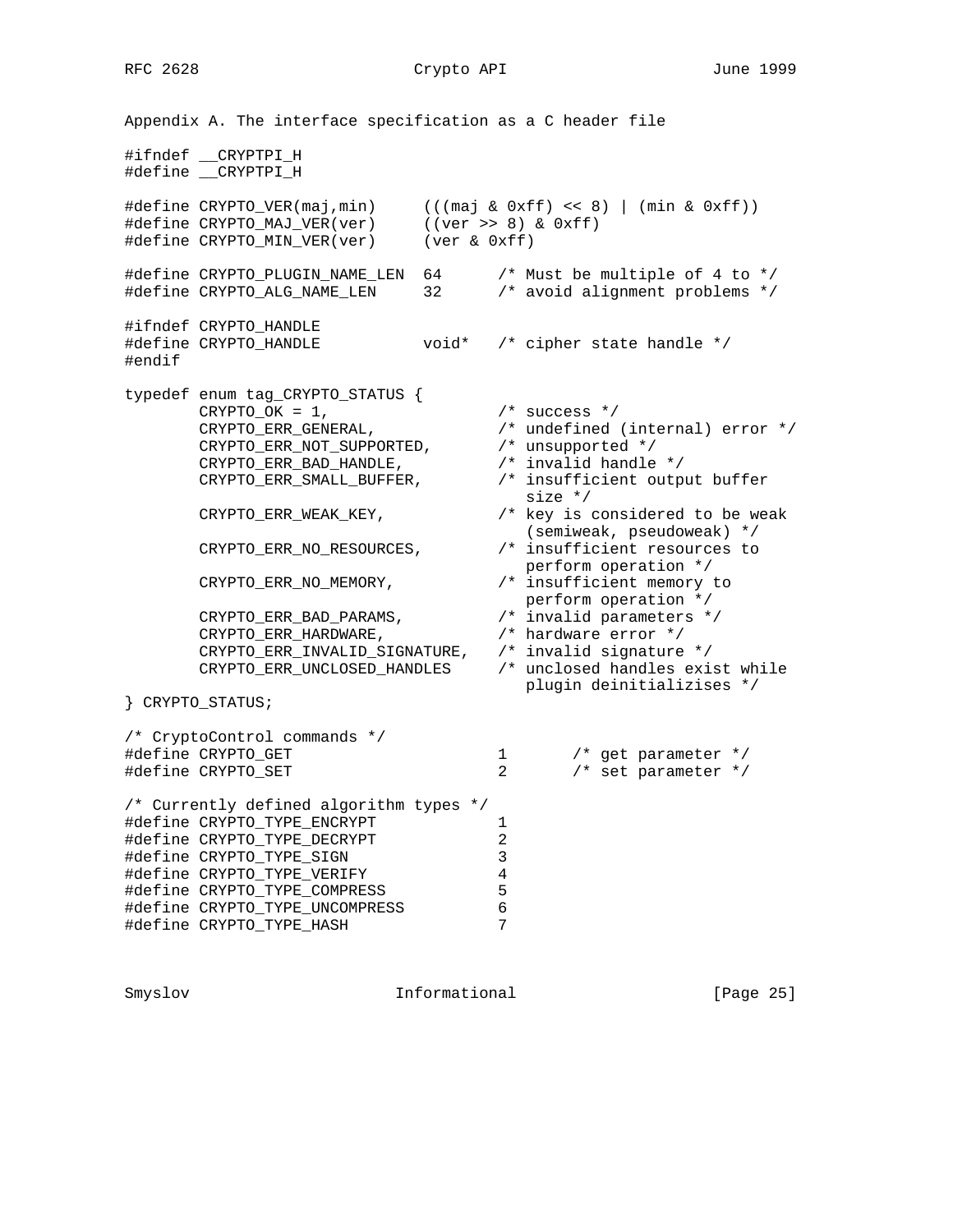#define CRYPTO\_TYPE\_RANDOM 8

/\* Currently defined algorithm IDs (for types CRYPTO\_TYPE\_ENCRYPT & CRYPTO\_TYPE\_DECRYPT) \*/ #define CRYPTO\_AE\_DUMMY 1 /\* no encryption \*/ #define CRYPTO\_AE\_DES 2 /\* DES-CBC \*/ #define CRYPTO\_AE\_3DES\_EDE 3 /\* Triple DES-EDE-CBC \*/ #define CRYPTO\_AE\_IDEA 4 /\* IDEA-CBC \*/ #define CRYPTO\_AE\_RC2 5 /\* RC2 \*/ #define CRYPTO\_AE\_RC4 6 /\* RC4 \*/ #define CRYPTO\_AE\_RC5 7 /\* RC5 \*/ #define CRYPTO\_AE\_SAFER 8 /\* SAFER \*/ #define CRYPTO\_AE\_CAST 9 /\* CAST \*/ #define CRYPTO\_AE\_BLOWFISH 10 /\* Blowfish \*/ #define CRYPTO\_AE\_RSA 11 /\* RSA \*/ #define CRYPTO\_AE\_GOST 12 /\* GOST \*/ /\* Currently defined algorithm IDs (for types CRYPTO\_TYPE\_SIGN & CRYPTO\_TYPE\_VERIFY) \*/ #define CRYPTO\_AS\_RSA 2 /\* RSA \*/ #define CRYPTO\_AS\_DSA 3 /\* DSA \*/ #define CRYPTO\_AS\_GOST 4 /\* GOST \*/ /\* Currently defined algorithm IDs (for types CRYPTO\_TYPE\_COMPRESS & CRYPTO\_TYPE\_UNCOMPRESS) \*/ #define CRYPTO\_AC\_DUMMY 1 /\* no compression \*/ #define CRYPTO\_AC\_DEFLATE 2 /\* Deflate \*/ #define CRYPTO\_AC\_LZS 3 /\* LZS \*/ /\* Currently defined algorithm IDs (for type CRYPTO\_TYPE\_HASH) \*/ #define CRYPTO\_AH\_MD5 1 /\* MD5 \*/ #define CRYPTO\_AH\_SHA 2 /\* SHA-1 \*/ #define CRYPTO\_AH\_GOST 3 /\* GOST \*/ /\* Currently defined algorithm IDs (for type CRYPTO\_TYPE\_RANDOM) \*/ #define CRYPTO\_AR\_UNKNOWN 1 /\* Currently defined plugin flags \*/ #define CRYPTO\_PLUGIN\_HARDWARE 1 /\* plugin uses hdw \*/  $/*$  TBD more  $*/$ /\* Currently defined algorithm flags \*/ #define CRYPTO\_ALG\_HARDWARE 1 /\* algorithm implemented in hardware  $\star$ / #define CRYPTO\_ALG\_MULTITHREADED 2 /\* implementation allows multithreading  $\star$ / /\* TBD more \*/

Smyslov Informational [Page 26]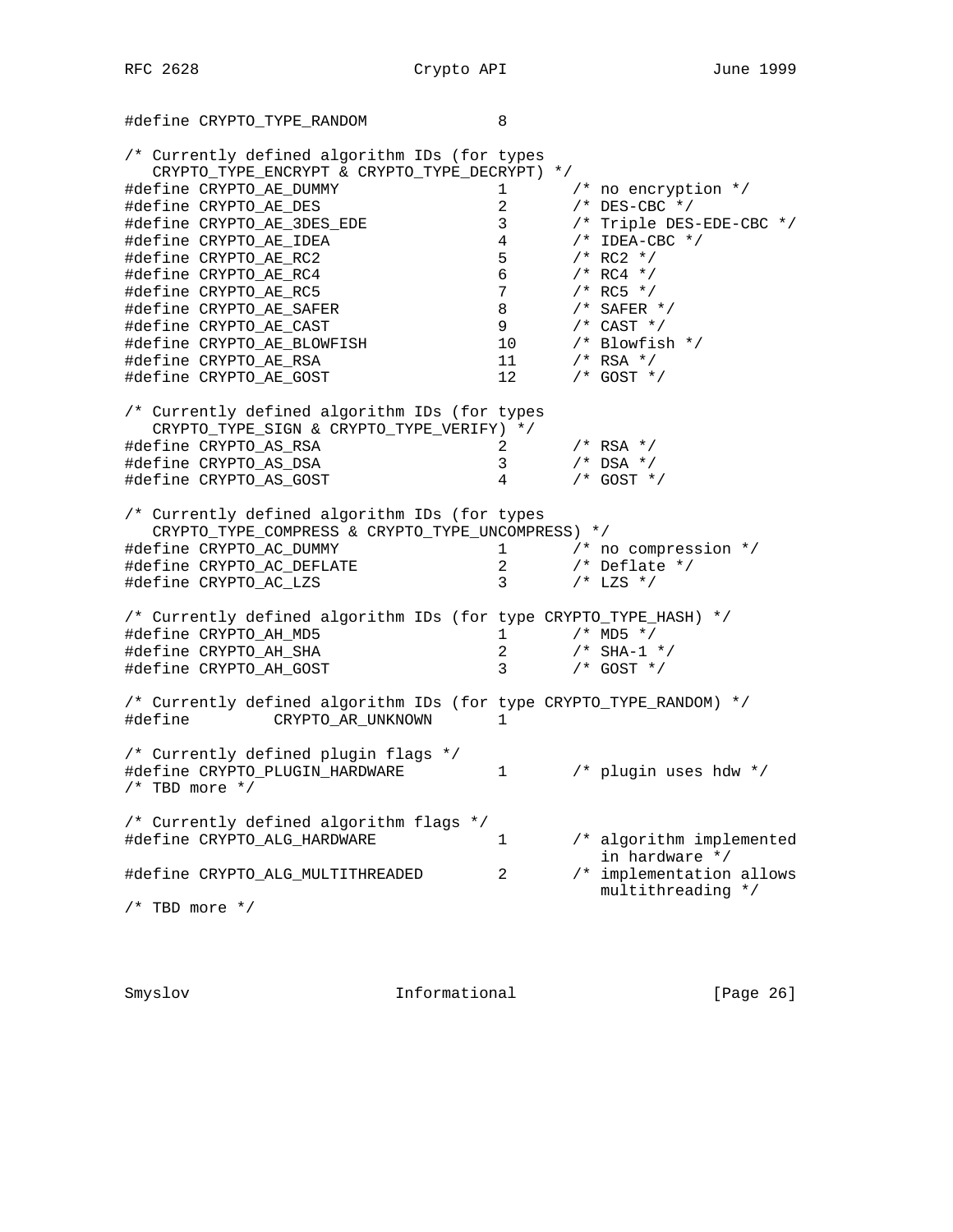RFC 2628 Crypto API June 1999

/\* Currently defined parameters identifiers for CryptoControl \*/ #define CRYPTO\_PARAM\_KEY 1 /\* Only for CRYPTO\_GET get current key \*/ /\* TBD more \*/ typedef struct tag\_CryptoAlgInfo { long status;  $\frac{1}{2}$  /\* Algorithm status \*/ long type; /\* algorithm type (One of CRYPTO\_TYPE\_XXX) \*/<br>long id;  $\frac{1}{3}$  /\* algorithm ID \*/  $\frac{1}{4}$  algorithm ID \*/<br> $\frac{1}{4}$  algorithm group \*/ long group;  $\sqrt{x}$  algorithm group  $\sqrt{x}$  long version; /\* algorithm version (CRYPTO\_VER) \*/ long flags;  $\frac{1}{2}$  /\* algorithm flags (CRYPTO\_ALG\_XXX) \*/ long maxcontexts; /\* max number of cipher states supported  $(0 - any)$  \*/ char name[CRYPTO\_ALG\_NAME\_LEN]; /\* algorithm name \*/ /\* CRYPT SIGN COMPRESS HASH RANDOM \*/ /\* DECRYPT VERIFY \*/ long blocklen; /\* blklen (blklen) inlen blklen long keylen; /\* keylen keylen - - seedlen \*/ long outlen; /\* outlen (signlen) outlen hashlen randlen \*/ long milen; /\* milen (param) - - - - \*/ } CryptoAlgInfo; typedef struct tag\_CryptoPluginInfo { long cpi\_version; /\* Crypto PI version (currently  $CRYPTO_VER(1,0))$  \*/ long status; /\* Plugin status \*/ char name[CRYPTO\_PLUGIN\_NAME\_LEN]; /\* plugin text description \*/ long version; /\* plugin version (CRYPTO\_VER) \*/ long flags; /\* plugin flags (CRYPTO\_PLUGIN\_XXX) \*/ long number\_of\_algs; /\* number of AlgInfo structures  $\mbox{\tt CryptoAlgInfo} \quad \mbox{algs[1]}\,; \qquad \qquad \mbox{\tt /* array of AlgInfo str}$  $k$  array of AlgInfo structures (min 1) \*/ } CryptoPluginInfo; #ifdef \_\_cplusplus extern "C" { #endif /\* CryptoPlugin initialization. Returns pointer to CryptoPluginInfo structure on success or NULL on fatal error. \*/ Smyslov **Informational** [Page 27]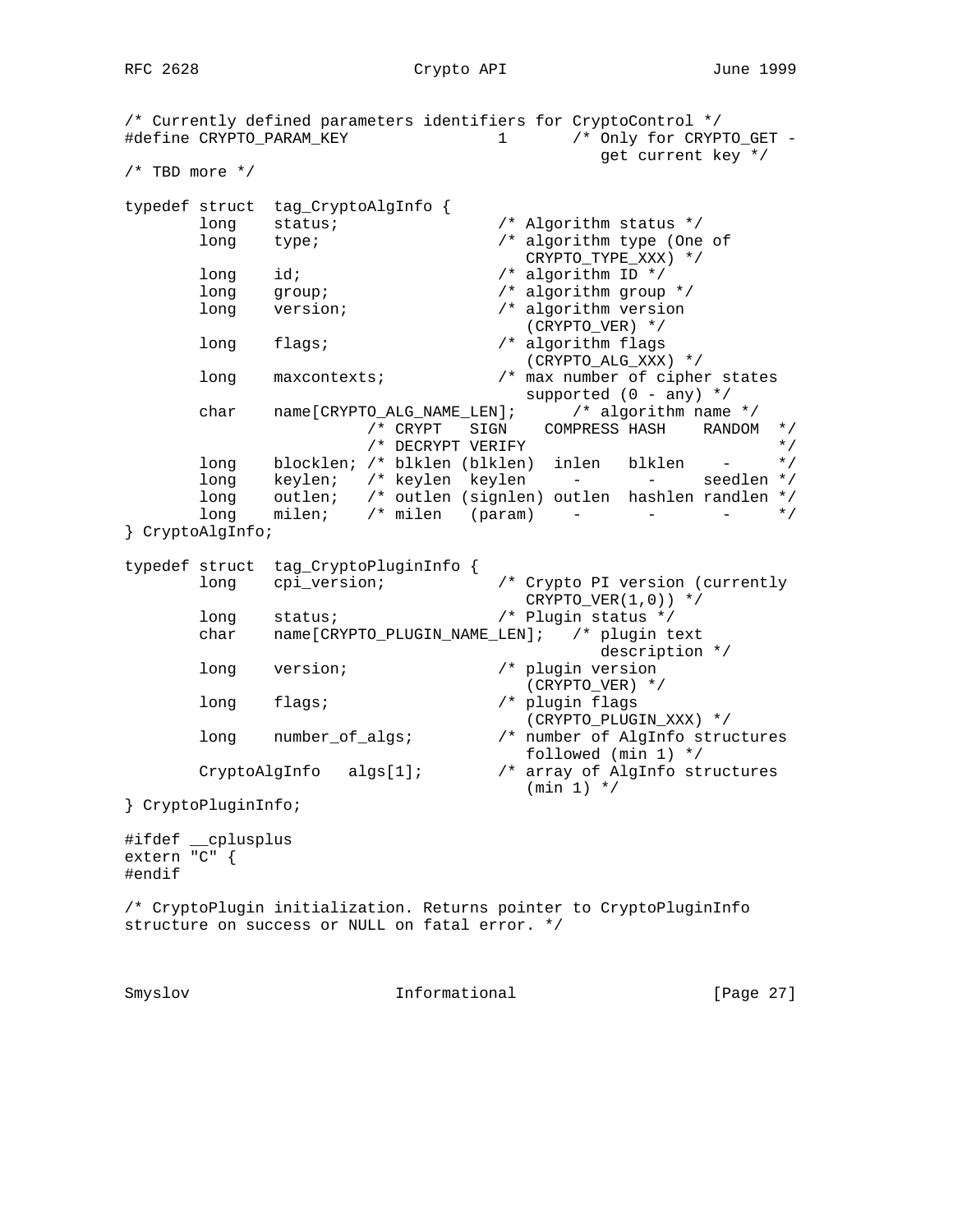CryptoPluginInfo \*CryptoPluginInit( void \*param);/\* Ptr to OS parameters (platform-specific) \*/ /\* Plugin deinitialization \*/ CRYPTO\_STATUS CryptoPluginFini(void); /\* Get new algorithm instance (cipher state) \*/ CRYPTO\_STATUS CryptoOpen( CRYPTO\_HANDLE \*state, /\* Pointer to cipher state handle (filled on exit) \*/ long algnum, /\* Algorithm number in CryptoPluginInfo structure \*/ const char \*key); /\* key (in plain) \*/ /\* Reinitialize algorithm instance \*/ CRYPTO\_STATUS CryptoReOpen( CRYPTO\_HANDLE state, /\* current cipher state handle \*/ const char \*key); /\* key (in plain) \*/ /\* Destroy algorithm instance \*/ CRYPTO\_STATUS CryptoClose( CRYPTO\_HANDLE state); /\* Handle of cipher state \*/ /\* Check key for possible weakness \*/ CRYPTO\_STATUS CryptoCheckForWeakKey( long algnum, /\* Algorithm number in CryptoPluginInfo structure \*/ const char \*key); /\* Proposed key \*/ /\* Perform CryptoTransform (depends on cipher state type) \*/ CRYPTO\_STATUS CryptoTransform( CRYPTO\_HANDLE state, /\* Cipher state handle \*/ const char \*inbuff, /\* input data \*/ long inlen, /\* input data length \*/ char \*outbuff,/\* output buffer \*/ long \*outlen,/\* On entry - output buffer length, on exit - number of bytes written to outbuff \*/ char \*mi); /\* Message indicator \*/ /\* Algorithm control \*/ CRYPTO\_STATUS CryptoControl( CRYPTO\_HANDLE state, /\* Cipher state handle \*/ long cmd,  $\frac{1}{2}$  cmm  $\frac{1}{2}$  control command \*/ long param, /\* Parameter id \*/ char val,  $\frac{1}{1}$  val,  $\frac{1}{1}$  Parameter value \*/ long \*len); /\* For CRYPTO\_GET: on entry -

Smyslov **Informational** [Page 28]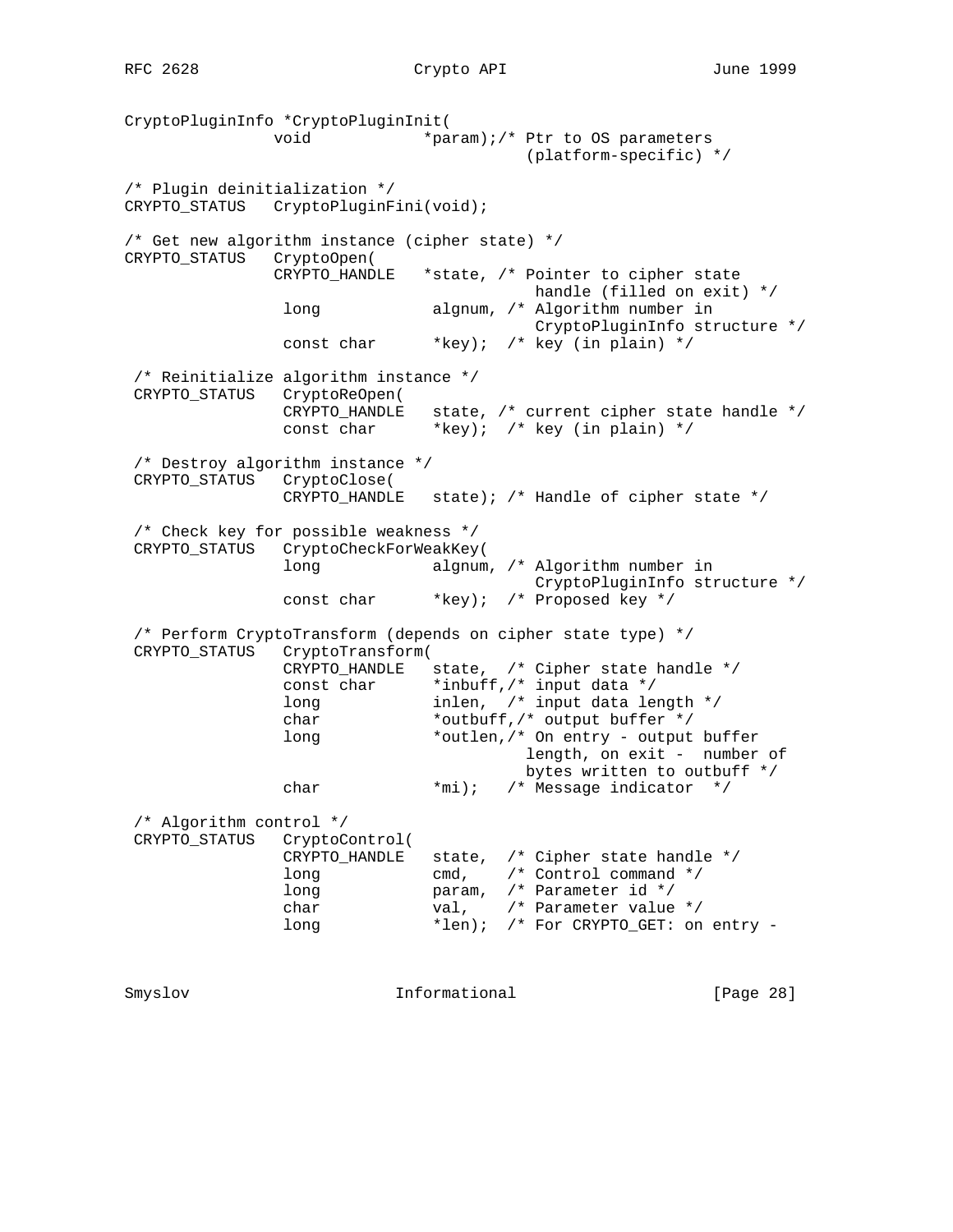val buffer length, on exit number of bytes written to val; for CRYPTO\_SET: length of value to set \*/

#ifdef \_\_cplusplus

 } #endif

#endif /\* \_\_CRYPTPI\_H \*/

Smyslov Informational [Page 29]